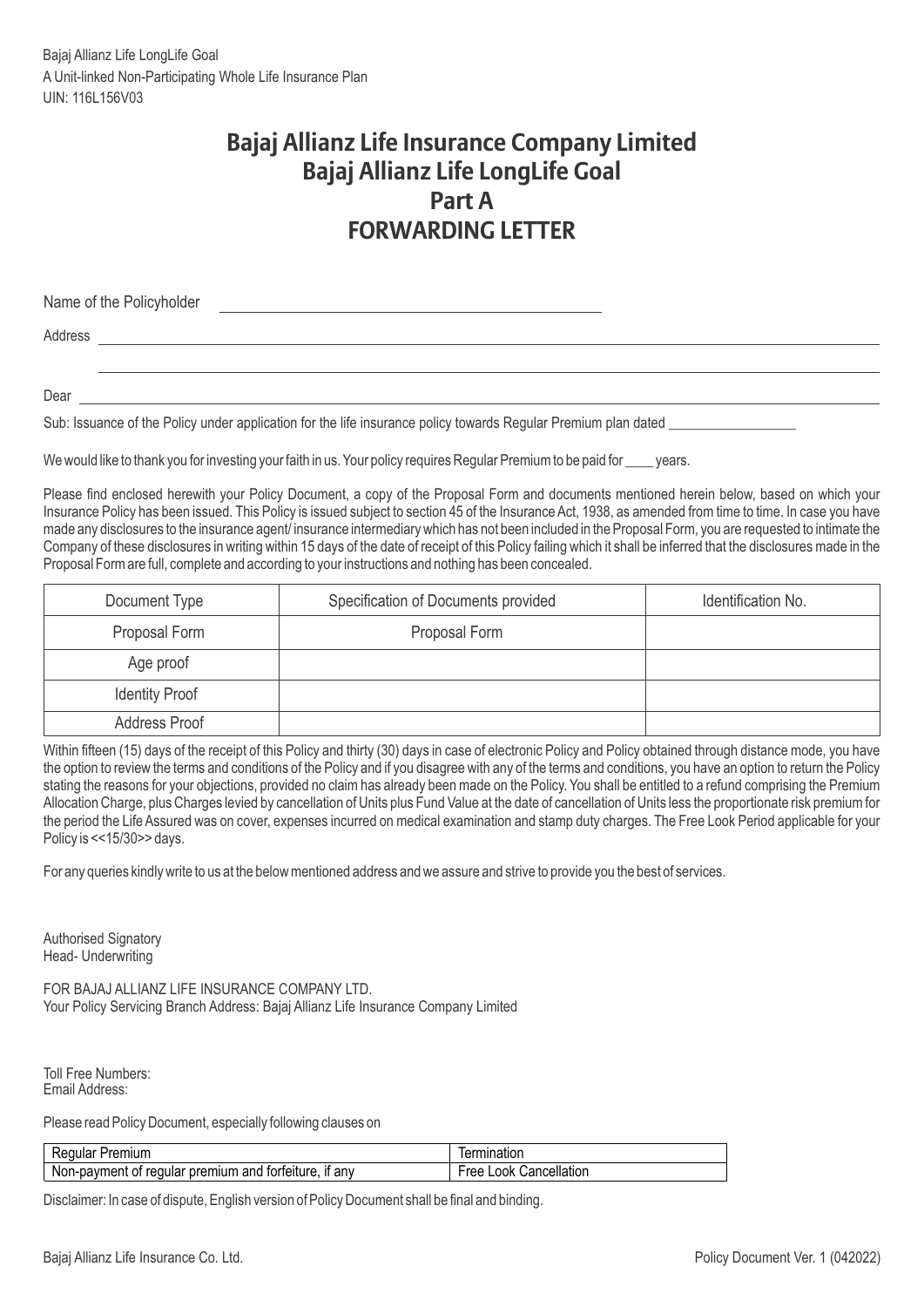## Preamble

The Company has received a Proposal Form, declaration and the first Regular Premium from the Policyholder / Life Assured as named in this Schedule. The said Proposal Form and declaration along with any statement, report or other document leading to the issue of this Policy and referred to therein having been accepted and agreed to by the Company and the Policyholder as the basis of the contract of insurance, both parties to the Policy do hereby further accept and affirm that the Policy, in consideration of Regular Premium received and subject to due receipt of subsequent Regular Premium as set out in the Schedule with all its parts (Policy Document and Endorsements if any), shall be subject to the terms and conditions as contained in this Policy.

## **Schedule**

| Name of the Policyholder | ------- |  |
|--------------------------|---------|--|
|                          |         |  |
| Address                  |         |  |
| Address _                |         |  |
| Pin code                 |         |  |

| Gender       |       | Date of Birth |  |
|--------------|-------|---------------|--|
| Age at Entry | Years | Age           |  |

#### **Details of the Life Assured:**

| Name of the Life Assured |  |  |
|--------------------------|--|--|
| Address                  |  |  |
| Address                  |  |  |
| Pin code                 |  |  |

| <b>Policy No.</b><br><b>Product Code</b> |                                                                                               | <b>Product Name</b>              | <b>Bajaj Allianz Life</b><br><b>LongLife Goal</b> |  |  |
|------------------------------------------|-----------------------------------------------------------------------------------------------|----------------------------------|---------------------------------------------------|--|--|
| <b>Unique Identification No.</b>         | 116L156V03                                                                                    | <b>Policy Commencement Date</b>  |                                                   |  |  |
| <b>Variant</b>                           |                                                                                               |                                  |                                                   |  |  |
| Date of Commencement of Risk             |                                                                                               | <b>Date of Birth</b>             |                                                   |  |  |
| Age                                      | Years                                                                                         |                                  |                                                   |  |  |
| <b>Gender</b>                            | (M/F/T)                                                                                       | Age                              |                                                   |  |  |
| <b>Policy Term</b>                       | Sum Assured (₹)<br>Years                                                                      |                                  |                                                   |  |  |
| <b>Premium Paying Term (PPT)</b>         | <b>Years</b>                                                                                  | <b>Premium Payment Frequency</b> |                                                   |  |  |
| Reqular Premium $(3^*)^*$                |                                                                                               | <b>Maturity Date</b>             |                                                   |  |  |
|                                          |                                                                                               | <b>Maturity Benefit</b>          | <b>Fund Value</b>                                 |  |  |
| <b>Death Benefit</b>                     | Sum Assured OR Regular Premium Fund Value OR Guaranteed Death Benefit,<br>whichever is higher |                                  |                                                   |  |  |
| <b>Due Date of Last Premium</b>          |                                                                                               | <b>Due Dates of Premium</b>      |                                                   |  |  |

Details of the Nominee

| Nominee(s) Name | Nominee(s)<br>Age(s) | Percentage<br>Share | Relationship to   Appointee Name [in case<br>the Life Assured   the Nominee(s) minor(s)] | Appointee(s)<br>Gender | Appointees Relationship<br>to the Nominee |
|-----------------|----------------------|---------------------|------------------------------------------------------------------------------------------|------------------------|-------------------------------------------|
|                 | Years                | $\%$                |                                                                                          |                        |                                           |
|                 | Years                | %                   |                                                                                          |                        |                                           |
|                 | Years                | $\%$                |                                                                                          |                        |                                           |
|                 | Years                | $\%$                |                                                                                          |                        |                                           |
|                 | Years                | %                   |                                                                                          |                        |                                           |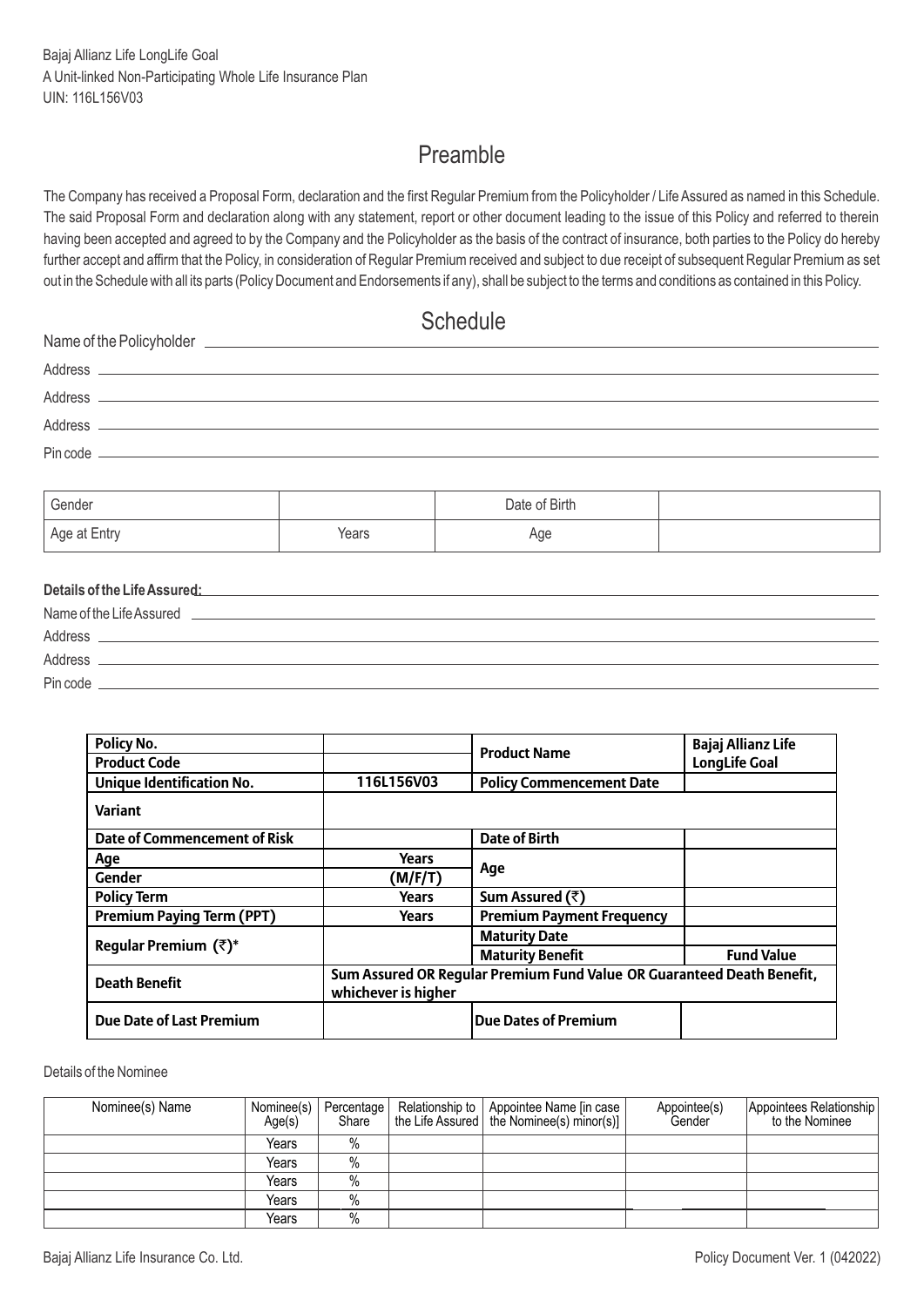Details of the Servicing Insurance Agent/Insurance Intermediary:

| Name                                                              |  | Code      |  |  |  |  |
|-------------------------------------------------------------------|--|-----------|--|--|--|--|
| Address                                                           |  |           |  |  |  |  |
| <b>Phone Number</b>                                               |  | e-Mail Id |  |  |  |  |
| REGULAR PREMIUM PAYABLE FOR SELECTED PREMIUM PAYMENT FREQUENCY: ₹ |  |           |  |  |  |  |
| Only                                                              |  |           |  |  |  |  |

#### **Charges under the Policy**

#### **Premium Allocation Charge :**

| <b>Policy Year</b>       | 1 to 5                                                                                                                                                                | 6 & above                                                                                                                                                              |
|--------------------------|-----------------------------------------------------------------------------------------------------------------------------------------------------------------------|------------------------------------------------------------------------------------------------------------------------------------------------------------------------|
| <b>Allocation charge</b> | < <nil, if="" online="" or="" policy<br="" sales="" staff="">and prevailing Annualised<br/>Premium<math>&gt;</math> = 10 lacs / 6%, Otherwise<math>&gt;</math></nil,> | < <nil, if="" online="" or="" policy<br="" sales="" staff="">and prevailing Annualised<br/>  Premium&gt;=10 lacs <math>\frac{7}{3}</math>%, Otherwise&gt;&gt;  </nil,> |

#### **Policy Administration Charge:** NIL

**To whom the Benefits are Payable:** The Benefits are payable to the Claimant. The Policy shall be subject to and governed by the terms of the Policy Document along with the Schedule contained herein and endorsements if any, made from time to time and all these shall together form a single agreement.

All taxes, including applicable GST and cess, either existing or those that may apply in future (including enhancements of existing taxes) will be charged extra. Payment of such taxes shall be the responsibility of the Policyholder. Tax laws are subject to change.

Bajaj Allianz Life Insurance Company does not provide any warranty or assurance that the Policyholder will be, by virtue of purchasing this Policy, eligible for any income tax or other tax rebate or relief.

Signed on behalf of Bajaj Allianz Life Insurance Company Limited for Policy No. Issued on

> Affix **Stamp** ₹

Authorised Signatory

ON EXAMINATION OF THE POLICY, if the Policyholder notices any mistake, the Policy Document is to be returned for correction to the Company.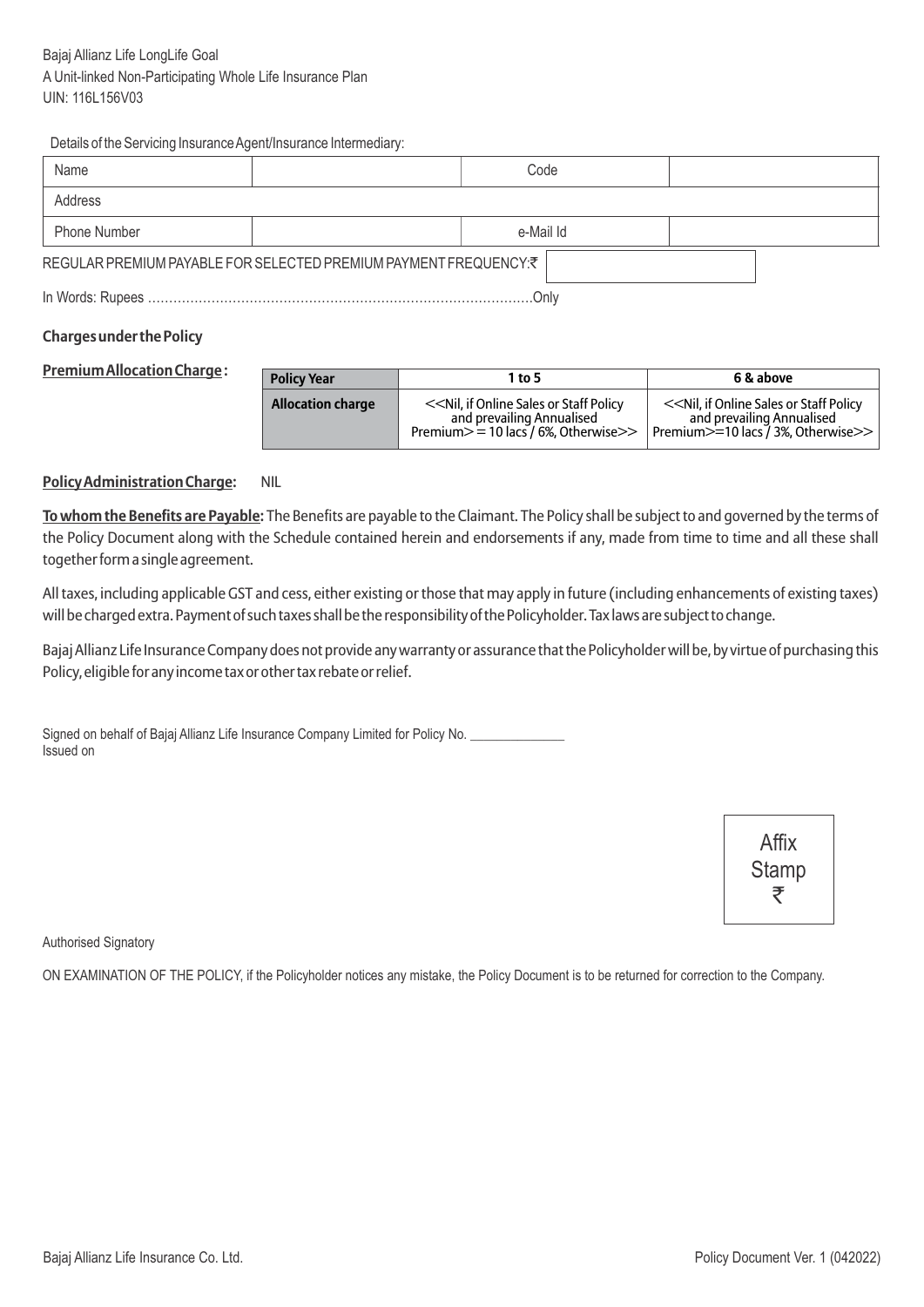"IN THIS POLICY, THE INVESTMENT RISK IN THE INVESTMENT PORTFOLIO IS BORNE BYTHE POLICYHOLDER"

Part B

This Policy is issued on the basis of the information given and declaration made by the Policyholder in the Proposal Form and any information/documentation accompanying the Proposal Form,which is incorporated herein and forms the basis of this Policy.The following terms shall have the meaning assigned to them below. The singular includes the plural and references to the male include the female where the context so permits.

- 1. Definitions & Abbreviations:
- a) "Accident" is a sudden, unforeseen and involuntary event caused by external, visible,and violent means.
- b) "Accidental Total Permanent Disability" means, disability of the Life Assured as a result of bodily injury caused by an accident (a sudden unforeseen and involuntary event caused by external, visible and violent means) and such injury shall within 180 days of its occurrence solely, directly and independently of any other cause, result in disability to the Life Assured or the Policyholder, which must be permanent and total. The list and the details of the covered disability conditions are as mentioned below.
- (i) Accidental Total Permanent Disability is defined as an event that must result in one of the following disability conditions: (1) Loss of both eyes; (2) Loss of both arms or both hands; (3) Loss of one arm and one leg; (4) Loss of one arm and one foot; (5) Loss of one hand and one foot; (6) Loss of one hand and one leg; (7)Loss of both legs; (8) Loss of both feet; (9) Removal of lower jaw.
- (ii) Where: (1) If the said disability is due to amputation / dismemberment, then 'loss of hand' will mean amputation / dismemberment above wrist, 'loss of arm' will mean amputation / dismemberment above elbow, 'loss of feet' will mean amputation/dismemberment above ankle and 'loss of leg' will mean amputation / dismemberment above knee; (2) For a permanent total disability of limbs, both the limbs should have motor-grade power less than or equal to 2/5; (3) Loss of both eyes means total loss of vision in both eyes, certified by an ophthalmologist.
- (iii) The disability has to be certified by a registered medical practitioner. Claim intimation should be received in writing within sixty (60) days of occurrence of the disability.
- c) "Age" means age at last birthday.
- d) "Annualised Premium" means the amount of Regular Premium payable by the Policyholder in a Policy Year excluding the applicable taxes, Rider Premiums, if any. The Annual Premium will be based on the prevailing Regular Premium under the Policy.
- e) "Assignee" is the individual to whom/institution to which the Assignment is made by the Policyholder.
- f) "Assignment" means transfer of rights by the Policyholder in the Policy to another individual/institution that gives the Assignee the rights to receive benefits under the Policy from the date of Assignment, for a consideration or otherwise. Assignment shall be as per Section 38 of the Insurance Act, 1938 as amended from time to time.
- g) "ATPD" means Accidental Total Permanent Disability.
- h) "Business Day" means the common working day of the corporate office of the Company.
- i) "Charges" means the charges applicable to this Policy as detailed in Section 15 and Section 16 below.
- j) "Claimant" means the Life Assured (if alive) or Policyholder (if different from the Life Assured) or the assignee or the Nominee or the legal heirs of Policyholder/Nominee(s) to whom the benefits under the Policy will be payable.
- k) "Company/We" means BAJAJ ALLIANZ LIFE INSURANCE COMPANY LIMITED.
- l) "Current Assets" includes cash balance, bank Fixed Deposits FDs and Certificate of Deposits CDs, commercial papers, accrued investment income (not due and due but not received) and other receivables if any.
- m) "Current Liabilities and Provisions" includes any amount payable for the investments, the expenses for the brokerage and transaction cost, non-performing assets, Fund Management Charges and any other Charge as approved by the IRDAI including any applicable GST and

cess.

- n) "Date of Commencement of Risk" means the date specified in the Schedule (unless the Policyholder is informed otherwise by the Company) from which the risk cover of the Life Assured commences under the Policy.
- o) "Date of Discontinuance" means the date on which the Policy is converted to a Discontinued Life Policy at the expiry of the Grace Period in a Policy where the due Regular Premium has not been paid. The details are as given in Section 7 below.
- p) "Date of Surrender" means the date on which the Company receives the written communication from the Policyholder to surrender the Policy as per Section 9 below.
- q) "Death Benefit" means the benefit payable on the death of the Life Assured, as mentioned in the Schedule in accordance with Section 5a) below
- r) "Discontinuance" means the state of the Policy that could arise on account of non-payment of the Regular Premium due before the expiry of the Grace Period or surrender of the Policy during the Lockin Period.
- s) "Discontinued Life Policy" means the Policy wherein the Policyholder has discontinued the payment of Regular Premium during the Lock-in Period and as a result of which the Policy has been subject to the action as per Section 7a) below as well as the Policies surrendered during the Lock-in Period.
- t) "Discontinued Life Policy Fund" means a segregated Fund, constituted by the Fund Value of all the Discontinued Life Policies, and is maintained by the Company, if any, in accordance with the IRDAI (Unit Linked Insurance Products) Regulations, 2019, and any subsequent modification made therein by the IRDAI. The investment objective of the Fund is, if any, as specified in the IRDAI (Unit Linked Insurance Products) Regulations, 2019, and any subsequent modification made therein by the IRDAI.
- u) "Discontinuance Value" has the meaning as per Section 10 below.
- v) "Fund" means separately identifiable segregated investment linked fund set up by the Company and specified in the Schedule of Investment Funds as per Section 12 below.
- w) "Fund Value" means the Regular Premium Fund Value.
- x) "Goods and Service Tax (GST)" means the applicable tax which is charged based on type of policy communication address of Policy Holder as stated in the Schedule and amended from time to time. This may change subject to change in rate and /or the state mentioned in the communication address of the Policy Holder as on date of adjustment.
- y) "Grace Period" means a period of fifteen (15) days for a monthly Premium Payment Frequency and thirty (30) days for any Premium Payment Frequency other than monthly Premium Payment Frequency, from the due date of Regular Premium payment, without any late fee, during which time the Policy is considered to be in-force with the risk cover without any interruption as per the Policy terms and conditions.
- z) "GST" means Goods and Service Tax.
- aa) "Guaranteed Death Benefit" is 105% of the all the Regular Premiums (as applicable in the Policy) received under the Policy until the date of death of the Life Assured.
- bb) "IRDAI" means the Insurance Regulatory and Development Authority of India.
- cc) "Life Assured" means the person named as the Life Assured in the Schedule whose life is assured under this Policy.
- dd) "Loyalty Addition" means the addition of amount at periodical intervals in the Regular Premium Fund Value, as detailed in Section 5c) below.
- ee) "Maturity Benefit" is the benefit payable on the Maturity Date. The details are as given in Section 5b) below
- ff) "Maturity Date" means the date specified in the Schedule on which the Maturity Benefit shall become payable to the Policyholder.
- gg) "Monthly Due Date" means the date corresponding numerically with the Policy Commencement Date in each subsequent month.
- hh) "Nominee" means the person specified in the Schedule who has been nominated in writing to the Company by the Policyholder (where Policyholder and Life Assured are same) and who is entitled to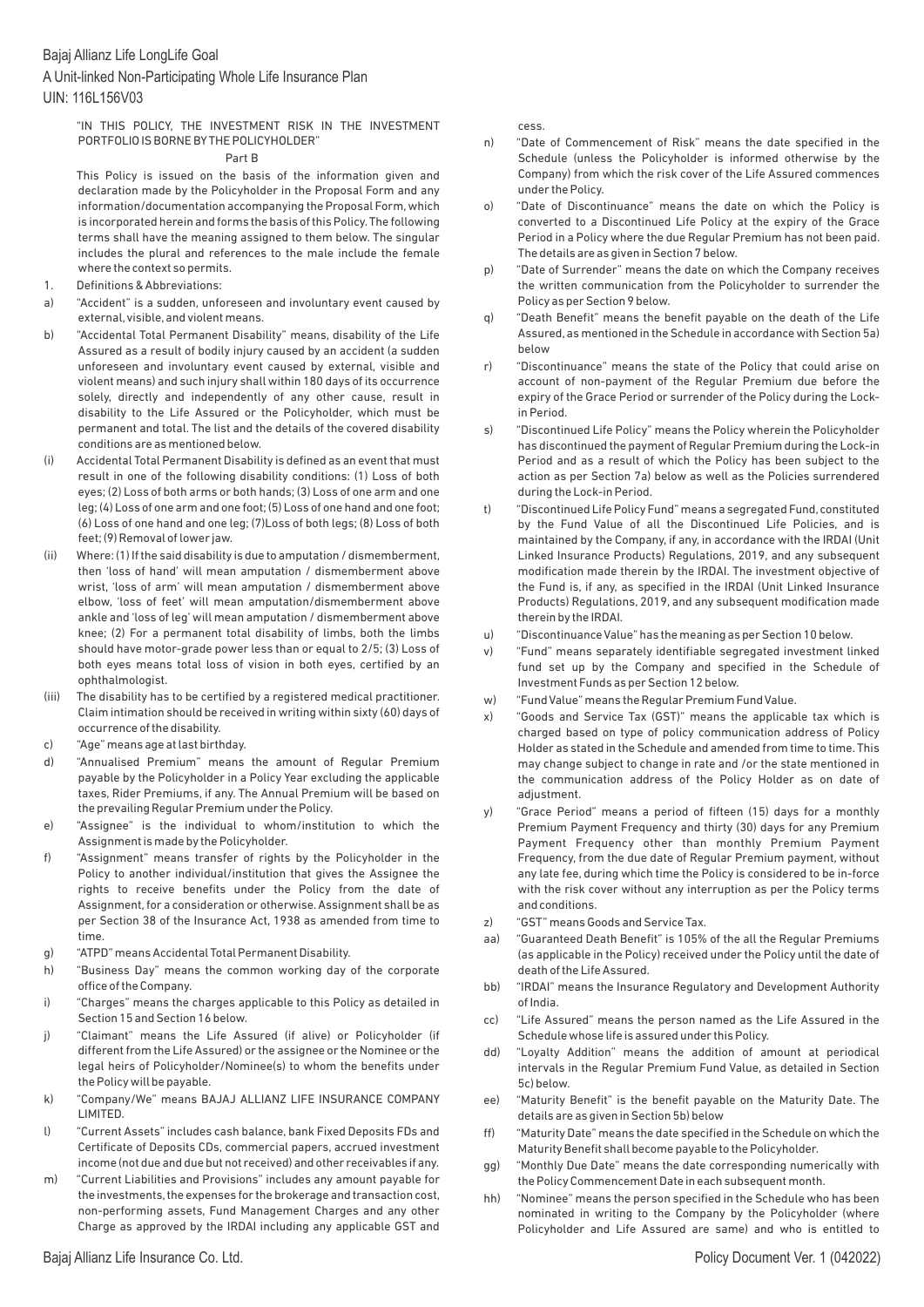### A Unit-linked Non-Participating Whole Life Insurance Plan UIN: 116L156V03

receive the Death Benefit under the Policy.

- ii) "Paid-up Sum Assured" means a proportion of the prevailing Sum Assured, where the proportion is the ratio of the total number of Regular Premiums paid to the total number of Regular Premiums payable under the Policy, subject to in Section 7b) below.
- jj) "Policy" means the arrangements established by the Policy Document.
- kk) "Policy Anniversary" means the date corresponding numerically with the Policy Commencement Date in each subsequent year during the Policy Term.
- ll) "Policy Commencement Date" means the date of commencement of the Policy, as specified in the Schedule.
- mm) "Policy Document" means this policy wording and the Schedule (which is attached to and forms part of this Policy, and includes any Annexure or endorsement to it and if more than one then the latest in time) and the Proposal Form.
- nn) "Policyholder" means the adult person named in the Schedule who has concluded the Policy with the Company.
- oo) ''Policy Term'' means the period between the Policy Commencement Date and the Maturity Date, as specified in the Schedule.
- pp) "Policy Year" means a period of one (1) year commencing from the Policy Commencement Date or a Policy Anniversary thereof.
- qq) "PPT" is Premium Paying Term
- rr) "Premium Allocation Rate" means the rate specified in the Schedule, which net of any GST and cess (as applicable) will be applied to the Regular Premium paid to arrive at the amount to be allocated in the Unit Account in respect of any Premium paid by the Policyholder.
- ss) "Premium Paying Term (PPT)" means the period specified in the Schedule during which the Regular Premium is payable.
- tt) "Premium Payment Frequency" is a regular time interval as specified in the Schedule, at which the Regular Premium is payable during the Premium Paying Term.
- uu) "Prevailing Sum Assured" is as defined under in Sum Assured.
- vv) "Proposal Form" means the Policyholder's statements in the proposal for this Policy submitted by or on behalf of the Policyholder along with any other information or documentation provided to the Company prior to inception of the Policy.
- ww) "PT" is Policy Term
- xx) "Regular Premium" is the amount specified in the Schedule, payable by the Policyholder during the Premium Paying Term and at the Premium Payment Frequency, both, as specified in the Schedule or such latest reduced Regular Premium in the event opted for (as per the Option of Reduction in Premium in Section 11 h) below by the Policyholder in terms of this Policy
- yy) "Regular Premium Fund Value" is equal to the total Units in respect of Regular Premiums paid under this Policy multiplied by the respective Unit Price/NAVon the relevant Valuation Date
- zz) "Revival Period" means the period of three (3) consecutive complete years from the date of first unpaid Regular Premium during which period the Policyholder is entitled to revive the Policy which was discontinued due to the non-payment of Regular Premium.
- aaa) "Periodical Return of Mortality Charge" is an amount [equal to the total of all Mortality Charges (excluding any Extra Mortality charge and/or GST) charged under the Policy] that will be added to the Regular Premium Fund Value at periodical intervals, as mentioned in Section 5d) below.
- bbb) "Periodical Return of Waiver of Premium Charge" is an amount [equal to the total of Waiver of Premium Charges (excluding any Extra Mortality charge and/or GST) charged under the Policy] that will be added to the Regular Premium Fund Value at periodical intervals, as mentioned in Section 5e) below.
- ccc) "PROMC" means Periodical Return of Mortality Charge
- ddd) "PROWC" means Periodical Return of Waiver of Premium Charge
- eee) "Schedule" means a document which is attached to and forms a part of this Policy Document containing specific details of the Policy.
- fff) "Sum Assured" is the amount as specified in the Schedule or such amount as set out in a subsequent endorsement issued by the Company upon the Policyholder choosing any option available under the Policy. The Sum Assured prevailing on the date of death is known as Prevailing Sum Assured and will be used to determine the Death

Benefit under the Policy.

- ggg) "Surrender Benefit" means the amount payable to the Policyholder on surrender as per Section 9 below.
- hhh) "Total premiums" paid shall be sum of all regular premium paid till date.
- iii) "Unit" means a proportionate part of a Fund created to determine the Unit Price/NAV.
- jjj) "Unit Account" means an individual account created and administered by the Company for a Policy and consisting of Units in one or more Funds, which are valued in reference to the Unit Price/NAV of respective Fund.
- kkk) "Unit Price/NAV" means the value per Unit calculated in Rupees as follows:

 Unit Price/NAV = Market value of investment held by the Fund plus value of Current Assets less value of Current Liabilities and Provisions, if any, divided by number of Units existing on Valuation Date. This calculation will be done before creation / redemption of Units.

- lll) "Valuation Date" refers to the date when the Unit Price/NAV of the Fund is determined.
- mmm) "Variant 1" is the Variant LongLife Goal without WOP as mentioned in Section 2b) below, and as detailed in Section 5f) below.
- nnn) "Variant 2" is the Variant LongLife Goal with WOP as mentioned in Section 2b) below,and as detailed in Section 5f) below.
- ooo) "Waiver of Premium Benefit" is the benefit available on the occurrence of the covered event to the Life Assured or the Policyholder (as applicable).The details are as given in Section 5f) below.
- ppp) "WOP Benefit" means Waiver of Premium Benefit

#### Part C

- 2. Policy Description
- a) This is a non-participating, life, individual, Unit-Linked Regular Premium Whole of Life plan.
- b) The Policy has two variants, namely,Variant 1 LongLife Goal without Waiver of Premium and Variant 2 – LongLife Goal with Waiver of Premium. The Variant has to be chosen by the Policyholder at the inception of the Policy and cannot be changed subsequently.
- c) The Policy provides Death Benefit, Maturity Benefit, WOP Benefit and Surrender Benefit as mentioned below.
- d) The Policy also provides Loyalty Additions, Periodical Return of Mortality Charge and Periodical Return of Waiver of Premium Charge under the Policy
- e) The Policy enables the Policyholder to participate only in the investment performance of the Funds to the extent of allocated Units and does not in any way confer any right and shall not be deemed to confer any right whatsoever on the Policyholder or the Life Assured to otherwise share in the assets, the profits or surplus of the business of the Company.
- f) A Policy issued to a Life Assured who is a minor shall vest on Life Assured on attainment of age 18 years (majority) and shall mature only after the Life Assured has attained majority. The original Policyholder will cease to be the owner of the Policy and the Waiver of Premium Benefit cover will continue on his life. In such Policies, no partial withdrawals shall be allowed during minority of Life Assured.
- g) The risk cover in Policies issued to a Life Assured who is a minor shall commence on the Date of Commencement of Policy.
- 3. Regular Premium
- a) Regular Premium is payable in full on the Due Dates of Premium specified in the Schedule/latest-policy-endorsement or within the Grace Period allowed during the entire Premium Paying Term.
- b) The Company does not have any obligation to issue a notice that Regular Premium is due or for the amount that is due.
- c) The Company will not accept any amount less than the Regular Premium amount due, as the Regular Premium.
- d) Where the Regular Premium in full has not been paid even within the Grace Period, the Policy shall be subject to the "Non-payment of Regular Premium and Forfeiture" condition(s) as per Section 7 below.
- 4. Premium Allocation
- Units are allocated under the Policy based on the amount of Regular Premium, the Premium Allocation Rate and the Unit Price/NAV of each Fund on the date of allocation. Such allocations may be made up Bajaj Allianz Life Insurance Co. Ltd. **Policy Document Ver. 1 (042022)** Policy Document Ver. 1 (042022)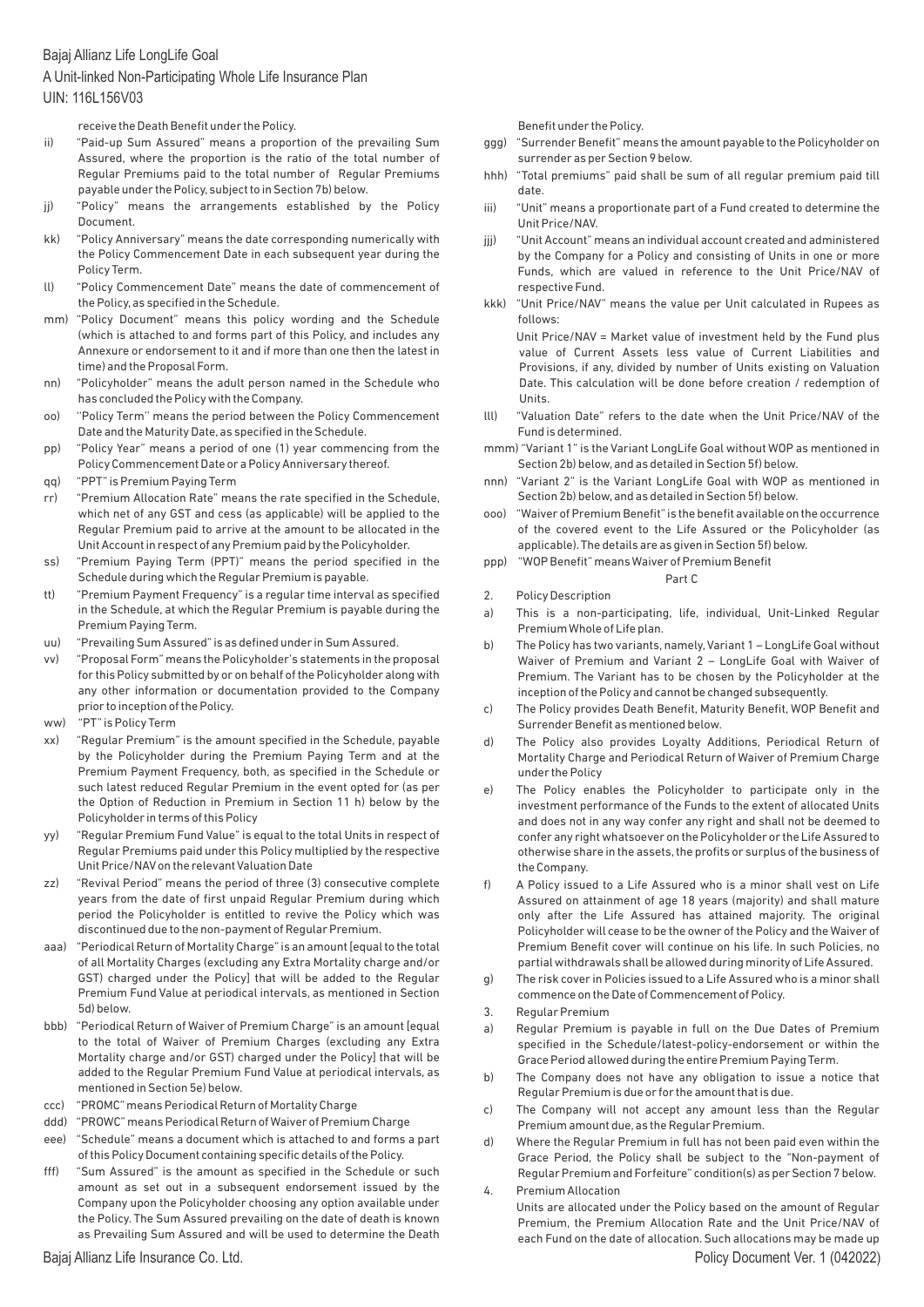#### A Unit-linked Non-Participating Whole Life Insurance Plan UIN: 116L156V03

to 1/10,000th of a Unit or such other fraction as the Company may decide from time to time.

5. Policy Benefits a) Death Benefit

> On the of Death of the Life Assured after the Date of Commencement of Risk and before the Maturity Date, the Company shall pay the following to the Claimant, as Death Benefit.

- (1) In a Policy that is in-force [that is, all due Regular Premiums are paid up-to-date until the date of the death of the Life Assured, the Death Benefit payable will be the higher of:
- (a) Higher of (prevailing Sum Assured or Regular Premium Fund Value), all, as on date of receipt of intimation of death of the Life Assured.
- (b) Guaranteed Death Benefit.
- (2) In a paid-up Policy in accordance with Section 7b) below, on the date of the death of the Life Assured, the Death Benefit payable will be the higher of:
- (a) Higher of the (Paid up Sum Assured or Regular Premium Fund Value), all,as on date of receipt of intimation of death of the Life Assured.
- (b) Guaranteed Death Benefit.
- (3) In a Discontinued Policy in accordance with Section 7a) below, the Death Benefit payable will be the Discontinuance Value as on the date of receipt of intimation of death of the Life Assured.
- (4) Notwithstanding that mentioned in Sub-Section (1) & Sub-Section (2) above, if settlement option (as per Section 11g) below) is opted for at Maturity Date, then, the Death Benefit shall be the higher of (the Guaranteed Death Benefit or the Fund Value).
- (5) The amount of Sum Assured, Paid Up Sum Assured and Guaranteed Death Benefit will be reduced to the extent of the partial withdrawals (systematic & non systematic) made from the Regular Premium Fund during the two (2) year period immediately preceding the date of death of the Life Assured.
- (6) If the Variant under the policy is Variant 2 and the WOP benefit has already been triggered under the policy, then, the above mentioned Death Benefit will be increased by the present value of future Regular Premiums payable via the WOP Benefit (from the date of death), discounted at 4% p.a.
- (7) The Death Benefit under Sub-Section (1), Sub-Section (2) or Sub-Section (3) above is payable:
- (a) Subject to the conditions provided under Section 21, Section 27 and Section 33 below,and
- (b) Provided either the Policy or the risk cover under the Policy has not been terminated per Section 25 below,
- (8) The Policy and all benefits will terminate on the date of receipt of intimation of death of the Life Assured.

Notwithstanding that mentioned above, if the death of the Life Assured, is during the Grace Period, the full Death Benefit as per Sub-Section a)(1), Sub-Section a)(2), Sub-Section a) (3), Sub-Section a) (4), Sub-Section a) (5), Sub-Section a) (6), Sub-Section a) (7) above, will be payable.

b) Maturity Benefit

On the Life Assured being alive on the Maturity Date, the Company will pay the Maturity Benefit equal to the Regular Premium Fund Value, as on the Maturity Date to the Claimant.

The Maturity Benefit is payable provided either the Policy or the risk cover/s under the Policy has not been terminated as per Section 25 below.

c) Loyalty Additions:

Loyalty Additions (calculated in accordance with the table below) will be added to the Regular Premium Fund Value,at the end of each Policy Year commencing from the fifth (5th) Policy Year through-out the Policy Term, provided that the Policy is in force and all due Regular Premiums have been received in full as on the date the Loyalty Addition becomes due:

| End of Each Policy Year (in years)                                     | $5 - 9$ | $10 - 14$ | $15 - 19$ | $20 - 25$ |
|------------------------------------------------------------------------|---------|-----------|-----------|-----------|
| Loyalty Addition: [as a % of one (1)<br>prevailing Annualised Premium] | 2%      | 4%        | 6%        | 7%        |

The addition of Loyalty Additions is subject to the following:

I) The amount of Loyalty Addition will be added into the Funds in the same proportion of the value of those Funds as at the date of the Loyalty Addition. Unit Prices/NAV as on the date of Loyalty Addition will be used for the unitization.

- ii) No Loyalty Additions will be available in a Policy that has been terminated in accordance with Section 25 below, surrendered (after the date of surrender), discontinued or converted to a paid-up Policy in accordance with Section 7 below.
- d) Periodical Return Of Mortality Charge (PROMC):
- Provided all Regular Premiums under the Policy are paid up to that date of PROMC, the total amount of Mortality Charges deducted in accordance with Section 15a) below will be, periodically, added through-out the Policy Term to the Regular Premium Fund Value
- i) The dates on which the PROMC will be added are as mentioned below:
- a. At the end of the Policy Year in which the Life Assured is Aged 60 years or at the end of the fifteenth (15th) Policy Year,whichever is later and
- b. At the end of each subsequent tenth (10th) Policy Year and on the Maturity Date.
- ii) The amount of PROMC that will be added into the Funds at each date of PROMC will be sum total of all the mortality charges deducted from the Policy Commencement Date or the date of latest PROMC, whichever is later.
- iii) The additions will exclude any extra mortality charge and/or any GST and cess w.r.t.mortality charge deducted.
- iv) The amount of PROMC that will be added into each Fund will be in the same proportion of the Regular Premium Fund Value as at the date of addition.Unit Price/NAVas on the date of PROMC addition will be used for the unitisation.
- v) No PROMC will be available in a Policy that has been terminated in accordance with Section 25 below, in a surrendered Policy (after the date of surrender),a discontinued Policy or a Policy converted to paidup in accordance with Section 7 below.
- e) Periodical Return Of Waiver of Premium Charge (PROWC):
- Provided all Regular Premiums under the policy are paid up to that date of PROWC, the total amount of WOP charges deducted in accordance with Section 15b) below in the Policy will be added through-out the Policy Term to the Regular Premium Fund Value.
- i) The dates on which the PROWC will be added are as mentioned below:
- a. At the end of the Policy Year in which the Life Assured is Aged 60 years or at the end of the fifteenth (15th) Policy Year, whichever is later, and
- b. At the end of each subsequent tenth (10th) Policy Year
- ii) The PROWC will be payable even after WOP has been triggered in the Policy, to the extent of any unpaid PROWC.
- iii) The amount of PROWC that will be added into the Funds at each date of PROWC will be sum total of all the WOP charges deducted from the Policy Commencement Date or the date of latest PROWC, whichever is later.
- iv) The above will exclude any extra WOP charge and/or any GST and cess w.r.t.WOP charge deducted.
- v) The amount of PROWC that will be added into each Fund will be in the same proportion of the Regular Premium Fund Value as at the date of addition. Unit Price/NAV as on the date of PROWC addition will be used for the unitisation.
- vi) No PROWC will be available in a Policy that has been terminated in accordance with Section 25 below, in a surrendered Policy (after the date of surrender), a discontinued Policy or a Policy converted to paidup in accordance with Section 7 below.
- f) WOP Benefit

Variant 1: There is no WOP Benefit under this Variant.

Variant 2: Under this Variant, the Waiver of Premium Benefit is available provided all due Regular Premiums are paid up-to-date, subject to Section 21b) below, and provided the Policy or risk cover under the Policy is not terminated as per Section 25 below.

- i) If the Policyholder and Life Assured are same under the Policy, on the occurrence of ATPD on the life of the Life Assured during the Premium Payment Term, all future Regular Premiums due under the Policy will be waived.
- ii) If the Policyholder and Life Assured are different under the Policy, on the death of the Policyholder or on the occurrence of ATPD on the life of the Policyholder (whichever is earlier) during the Premium Payment Term, all future Regular Premiums due under the Policy will be waived.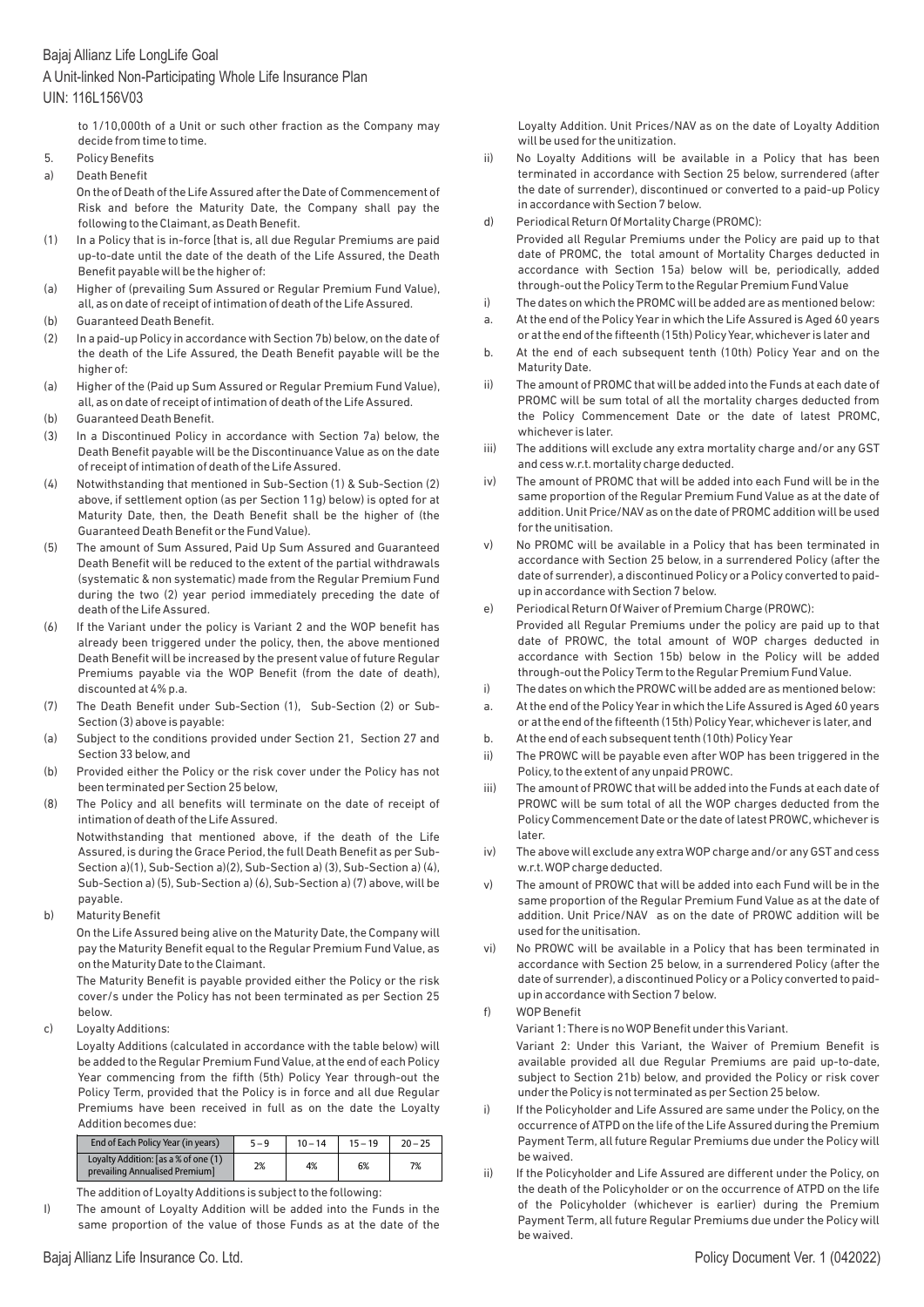#### A Unit-linked Non-Participating Whole Life Insurance Plan UIN: 116L156V03

- iii) All future Regular Premiums, under Sub-Section i) and Sub-Section ii) above, will be paid into the Policy by the Company on each due dates of Regular Premium.
- iv) The Policy will continue with all the other Benefits, till the date of death of the Life Assured or the Maturity Date (whichever is earlier). In a Policy issued to a Life Assured who is a minor, on the vesting of the Policy on the Life Assured on attainment of Age 18 years (majority) as mentioned in Section 2f) above, the WOP Benefit cover will continue on the (original) Policyholder, with the deduction of the due WOP Charges.
- g) Additional Rider Benefits

No additional riders are available under the Policy. Part D

6. Free Look Period

Within fifteen (15) days of the receipt of this Policy and thirty (30) days in case of electronic Policy and Policy obtained through distance mode, the Policyholder may, if dissatisfied with any of the terms and conditions for any reason, provided no claim has already been made on the Policy, give the Company a written notice of cancellation along with reasons for the same, and return the Policy Document to the Company, subject to which the Company shall send the Policyholder a refund comprising the Premium Allocation Charge plus Charges levied by cancellation of Units plus Regular Premium Fund Value as at the date of cancellation of Units less the proportionate risk premium for the period the Life Assured was on cover, expenses incurred on medical examination and stamp duty charges.

- 7. Non-payment of Regular Premium and Forfeiture
- a) On Discontinuance of Regular Premiums due during the first five (5) Policy Years, the Policy will be converted to a Discontinued Life Policy, immediately & automatically, (without any risk cover, additional rider cover, Guaranteed Benefit, Loyalty Addition, PROMC or PROWC) at the end of the Grace Period, and the Regular Premium Fund Value less the Discontinuance/Surrender Charge will be transferred to the Discontinued Life Policy Fund.
- i) A notice will be sent by the Company to the Policyholder within three (3) months from the date of first unpaid Regular Premium, informing the Policyholder of the status of the Policy and requesting to revive the Policy or communicate to the Company agreeing to revive the Policy within the Revival Period, by paying all due Regular Premiums, subject to Section 8 below.
- ii) If the Policyholder has opted to revive the Policy but has not revived the Policy within the Revival Period, the Discontinuance Value shall be payable as the Surrender Benefit at the end of lock-in period of five (5) Policy Years or at the end of the Revival Period, whichever is later (immediately & automatically).
- iii) If no communication is received from the Policyholder with respect to the revival of the Policy, then, immediately & automatically, the Discontinuance Value shall be payable as the Surrender Benefit at the end of lock-in period of five (5) Policy Years.
- iv) At any time the Policyholder has the option to completely withdraw from the Policy without any risk cover, any additional rider cover, Guaranteed Benefit, Loyalty Addition, PROMC or PROWC and receive the Discontinuance Value (as Surrender Benefit) at the end of the lockin period of five (5) Policy Years or the date of surrender, whichever is later.
- b) On Discontinuance of Regular Premiums due after the lock-in period of five (5) Policy Years,the Policy will be, immediately & automatically, converted to a paid-up Policy at the end of the Grace Period, with risk cover under the base Policy to the extent of the Paid-up Sum Assured and without any additional rider cover, Guaranteed Benefit, Loyalty Addition, PROMC or PROWC. All charges, as in Section 15 below, will be deducted.
- i) A notice will be sent by the Company to the Policyholder within three (3) months from the date of first unpaid Regular Premium, informing the Policyholder of the status of the Policy and requesting him to exercise one of the options mentioned below.
- (1) Option A: Revive the policy or, communicate agreeing to revive the Policy within the Revival Period, by paying all due Regular Premiums and subject to Section 8 below,OR
- (2) Option B: Intimate the Company to completely withdraw from the

Policy without any risk cover or any additional rider cover, and receive the Surrender Benefit under the Policy as on the date of receipt of such intimation.

- ii) If the Policyholder has chosen the Option A above but does not revive the Policy during the Revival Period, or the Company does not receive any communication from the Policyholder, at the end of the Revival Period, if the Policy has not been revived, immediately & automatically, the Surrender Benefit under the Policy as at the end of the Revival Period will be payable.
- iii) If the Policyholder decides to surrender the Policy as per Option B above,the Surrender Benefit under the Policy as on the date of receipt of such intimation,will be payable to the Policyholder.
- c) Notwithstanding anything mentioned above, on the death of the Life Assured,
- i) If the Policy is discontinued as per Sub-Section a) above, the discontinuance value as on the date of receipt of intimation at the Company's office, shall be payable as Death Benefit, and, then, the Policy will terminate.
- ii) If the Policy is discontinued as per Sub-Section b) above, the higher of the [Paid up Sum Assured or Regular Premium Fund Value or (Guaranteed Death Benefit less any partial withdrawals made from the Regular Premium Fund during the two (2) year period immediately preceding the death of the Life Assured)] as on the date of receipt of intimation, shall be payable as the Death Benefit, and, then,the Policy will terminate.
- 8. Revival
- The Discontinued Policy or paid-up Policy [as per Section 7 above] can be revived subject to the following:
- a) The Company receives the request for revival by the Policyholder within Revival period, provided the Policy is not terminated already.
- b) Such information and documentation as may be requested by the Company is submitted by the Policyholder at his own expense.
- c) The Policy may be revived on the original Policy terms & conditions, revised terms & conditions or disallowed revival, based on Board approved underwriting guidelines.
- d) On revival of the Policy,
- i) The Policy will be revived restoring the risk cover and additional rider cover,if any.
- ii) All the due but unpaid Regular Premiums will be collected, without charging any interest or fee.
- iii) The Discontinuance Value of the Policy together with the amount of Discontinuance/Surrender Charge (without any interest) as deducted by the Company shall be restored to the applicable Fund/s available at the time of discontinuance,at their prevailingUnit Price/NAV.
- iv) The Premium Allocation Charge and Guarantee Charge, as applicable, during the discontinuance period shall be deducted from Regular Premiums paid or from the Fund/s at the time of revival.
- v) The Policy will be revived restoring the risk cover, additional rider cover, if any, Death Benefit, Guaranteed Death Benefit, Loyalty Addition, Periodical Return of Mortality Charge and Periodical Return of Waiver of Premium Charge; as per Sub-Section c) above.
- vi) The Loyalty Additions. PROMC and PROWC due-but-not-allocated during the period the Policy was in Discontinuance shall be added to the Regular Premium Fund Value.
- 9. Surrender Benefit
- a) The Policyholder may, at any time, surrender the Policy.
- b) If the Policy is surrendered during lock in period of the first five (5) Policy Years, the Regular Premium Fund Value less the Discontinuance/Surrender Charge, if any, per Section 15g), (all as on the Date of Surrender) will be transferred to the Discontinued Life Policy Fund, and all risk cover under the Policy will be terminated immediately.
- c) On surrender during the Lock-in Period, the option to revive the Policy will not be available to such a Discontinued Life Policy.
- d) The Discontinuance Value, as per Section 10a) below, at the end of the Lock-in Period of five (5) Policy Years will be payable to the Policyholder as Surrender Benefit.
- e) If the Policy is surrendered after the first five (5) Policy Years, the Surrender Benefit payable to the Policyholder will be Regular Premium Fund Value along with, as on the date of surrender.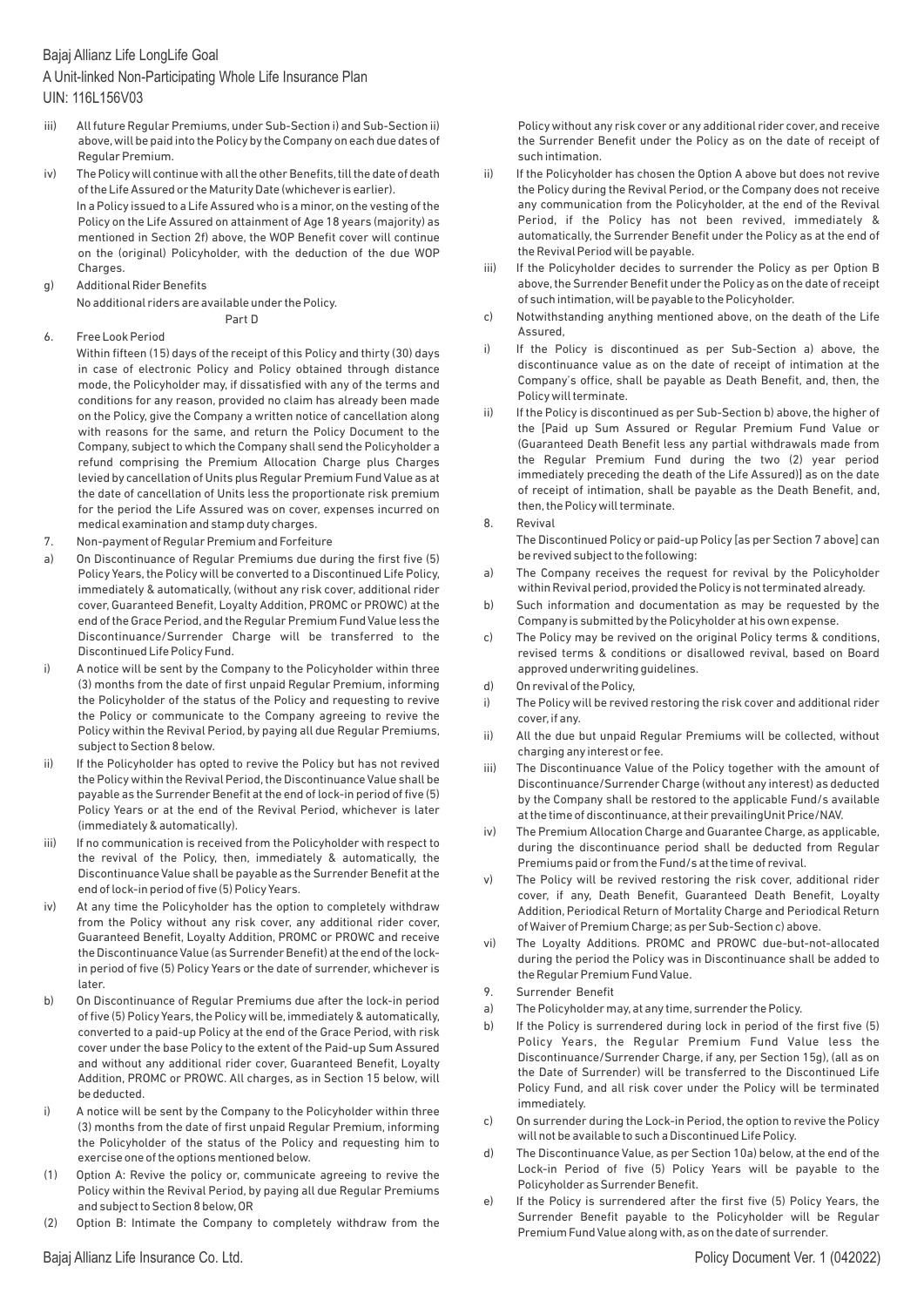- f) The Policy will terminate thereafter upon payment of the Surrender Benefit.
- g) If the Variant under the policy is Variant 2 and the WOP Benefit has already been triggered under the Policy, then, the above mentioned Surrender Benefit will be increased by the present value of future Regular Premiums due via the WOP Benefit (from the date of surrender), discounted at 4% p.a.
- 10. Discontinuance Value
- a) The Discontinuance Value of the Policy will be the higher of
- i) The Regular Premium Fund Value less the Discontinuance/Surrender Charge, if any, [per Section 15g) below], all as on Date of Discontinuance/Date of Surrender, accumulated at the rate of return earned on the Discontinuance Life Policy Fund net of Fund Management Charge (FMC) [per Sub-Section c) below] OR
- ii) The Regular Premium Fund Value less the Discontinuance/Surrender Charge, if any, [per Section 15g) below], all as on Date of Discontinuance/Date of Surrender, accumulated at the minimum guaranteed rates of investment return net of Fund Management Charge [per Sub-Section c) below].
- b) As per the "IRDAI (Unit Linked Insurance Products) Regulations,2013", the current minimum guaranteed rate of investment return is 4% p.a. and the current cap on Fund Management Charge on the Discontinuance Life Policy Fund is 0.50% per annum.
- c) The Fund Management Charge and the minimum guaranteed rates of investment return [both mentioned in Sub-Section b) above], for the calculation of the Discontinuance Value may change from time to time in accordance with any change in the IRDAI guidelines/regulations in future.
- 11. Flexibilities

The Policyholder may exercise any of the following options by using the application form specified by the Company and meeting the conditions set out below:

- a) Option to choose Variant The Policyholder will have the option to choose the variant at the Policy Commencement Date. Once chosen, it cannot be changed subsequently.
- b) Switching between Funds (only under Investor Selectable Portfolio Strategy)
- I. The Policyholder can switch Units from one Fund to another (except from/to the Discontinued Life Policy Fund), by giving written notice to the Company.
- ii. The minimum switching amount is 5,000 or the value of Units held by the Policyholder in the Fund to be switched from, whichever is lower.
- iii. The Company shall do the switch by redeeming Units from the Fund to be switched from and allocating new Units in the Fund being switched to at their respective Unit Price/NAV.
- iv. The Policyholder can exercise unlimited free switches.
- c) Partial withdrawal (Non –Systematic)
- Any time after five (5) policy years, the Policyholder will have the option to partially withdraw Units subject to following conditions:
- I. The Regular Premium Fund Value should not fall below the amount equaling 105% \*prevailing Annualised Premium \* Premium Paying Term,following the proposed partial withdrawal.
- ii. The minimum amount of withdrawal at any one time is ` 5,000/-.
- iii. A partial withdrawal shall not be allowed if it will result in termination of the Policy.
- iv. In case Life Assured is a minor, partial withdrawal is allowed after the Life Assured attains majority.
- v. Under Investor Selectable Portfolio Strategy, the Policyholder will have the option to choose the Fund he wants to do partial withdrawals from.

If the Wheel of Life Portfolio Strategy, Trigger Based Portfolio Strategy or Auto Transfer Portfolio Strategy is in force , withdrawal of Units from each Fund will be done in the same proportion as the value of the Units held in that Fund as on date of withdrawal. The Policyholder will not have any choice to opt the Fund from which the partial withdrawal of Units is to be done.

- vi. No charges would be charged for Partial Withdrawal
- vii. The Company reserves the right at any time and from time to time to

vary the minimum/maximum value of Units to be withdrawn, charge on partial withdrawal, maximum number of withdrawals allowed during a Policy Year, maximum amount of total withdrawal allowed during the Policy Term, minimum time gap to maintain between two withdrawals and/or the minimum balance of value of Units to be maintained after such partial withdrawals, by giving written notice of three (3) months in advance, subject to prior approval from IRDAI.

- d) Retired Life Income [by way of Systematic Partial withdrawal (SPW)] The Policyholder can choose the option of Retired Life Income anytime during the Policy Term.
- i. The Policyholder will have the option to choose:
- (1) The start of the SPW, which can be at any Policy Anniversary on either, the Life Assured attaining Age 55 years or after 10th Policy Year, whichever is later.
- (2) The percentage of Regular Premium Fund Value he wants as SPW, which can be from 0% to 12% p.a., as per the choice of the Policyholder. This percentage can be changed at any time during the Policy Term, including during SPW.
- (3) The frequency of the SPW yearly, half yearly, quarterly or monthly, where the above %-age will be split over the number of instalments in a year.
- ii. The SPW will be payable till the end of the remaining Policy Term or till the Policyholder terminates the option, subject to availability of Fund.
- iii. The Regular Premium Fund Value after any SPW will not be allowed to drop below an amount of 105%\*Total Premiums paid till date. In case the amount available (Regular Premium Fund Value less 105%\*Total Premiums paid till date) for SPW is not sufficient to meet the percentage chosen by the Policyholder, an amount lower than the % age chosen will be paid as SPW. During these instances when the floor FV is equal to or lower than 105%\*Total Premiums paid till date, no SPWwill be paid.
- iv. The installment of SPW payments will be made by redeeming Units from the Funds at the Unit Price/NAV applicable on the date of each SPW, in the same proportion as the Regular Premium Fund Values in each Fund.
- v. The amount paid out in each installment will be hiked-up by 0.5%. The hike-up is given as an additional benefit, to encourage systematic, rather than bulk, withdrawal/s. The hike-up is called the Return Enhancer.
- vi. All charges including Mortality Charges, WOP Charge (as applicable) [as per Section 15 below] shall continue to be deducted during this period.
- vii. Partial withdrawals [as mentioned in Section 11c) above] will be allowed even during the SPW period.
- viii. The Policyholder will have the option to exit out of the SPW option at any time, even if it is after the start of the SPW period.
- ix. Also, the Policyholder will have the option to withdraw the Regular Premium Fund Value completely as Surrender Benefit, anytime even during SPW period.
- x. Regular Premium paid, Maturity Benefit, Death Benefit, partial withdrawal, Retired Life Income and Surrender Benefit are eligible for tax benefits as per extant Income Tax Act, subject to the provision stated therein. The Policyholder is requested to consult his tax consultant and obtain independent tax advice for eligibility and before claiming any benefit under the Policy.
- e) Premium Apportionment
- i. If the Policyholder has chosen Investor Selectable Portfolio Strategy as specified under the Schedule, then the Policyholder will have the option to apportion the allocated premium into ten (10) various Funds offered. The Policyholder can specify the proportion of the Regular Premium,between the various Funds he/she wants to invest in.
- ii. The Policyholder may, at any time, change the proportion of Regular Premium, to the Funds he wishes to invest in.
- iii. The proportion to any Fund in which the Policyholder wishes to investin must be at least 5% of the Regular Premium. The Company will reserve the right to revise the minimum apportionment percentages upon giving written notice of not less than three (3) months, subject to obtaining clearance from the IRDAI.
- iv. Miscellaneous Charge, as mentioned in Section 15f) below, will be applicable if the premium apportionment is altered.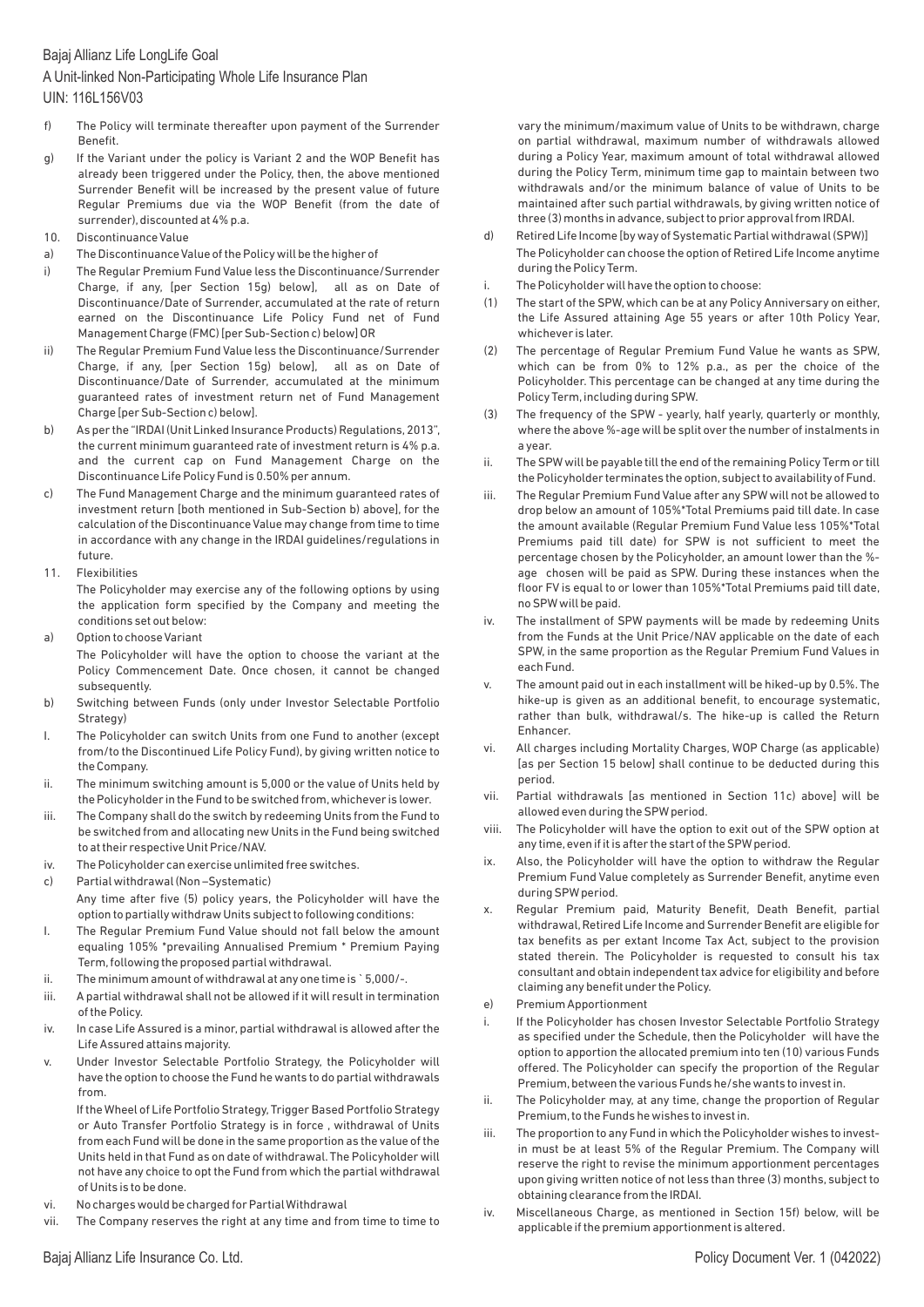### A Unit-linked Non-Participating Whole Life Insurance Plan

#### UIN: 116L156V03

- f) Option to change Portfolio Strategy
- I. The Policyholder may, at any Policy Anniversary, change from one Portfolio Strategy (Investor selectable Portfolio Strategy, Wheel of Life Portfolio Strategy II, Trigger Based Portfolio Strategy or Auto Transfer Portfolio Strategy) to another (other than Trigger Based Portfolio Strategy) and vice-versa by giving a 30-day prior written notice to the Company.
- ii. On the Policyholder switching to the Investor Selectable Portfolio Strategy, the existing Funds and the subsequent Regular Premiums paid will be allocated in to the Funds of the Policyholder's choice.
- iii. On the Policyholder switching into the Wheel of Life Portfolio Strategy II or Auto Transfer Portfolio Strategy, the existing Funds and the subsequent Regular Premiums paid will be allocated, as per Section 13b) or Section 13d) below respectively.
- iv. The Policyholder cannot move into the Trigger Based Portfolio Strategy at a later date.It can be done only at the Policy Commencement Date.
- v. Miscellaneous charge, as mentioned in section 15f) below, will be applicable.
- g) Settlement Option
- i. The Policyholder/Claimant will have the option to receive the Maturity Benefit or Death Benefit in installments (payable yearly, half yearly, quarterly or monthly, at the option of the Policyholder/Claimant) spread over a maximum period of five (5) years. The first installment shall be payable on the Maturity Date.
- ii. If the Claimant chooses the settlement option, in case of death, the Death Benefit will be unitised into Fund(s) in same proportion as it was on the date of intimation of death. In case of maturity, the policy monies continue to be invested in the same funds as at the date of maturity, with the option of switching between funds as per Section 12a) below.
- iii. The first instalment will be due as on the Maturity Date or the date of intimation of death, as applicable.
- iv. The amount paid out to the Policyholder/Claimant in each installment will be the outstanding Regular Premium Fund Value as at that installment date divided by the number of outstanding installments, hiked-up by 0.5%. Therefore, each installment is equal to [Fund Value / No. of Outstanding Installments] \* 1.005. The hike-up is given as an additional benefit, as the policyholder has opted to stay invest with the company.The hike-up is called the Return Enhancer.
- v. Installment payments will be made by redeeming Units from the Funds at the Unit Price/NAVapplicable on the installment date.
- vi. The investment risk during the settlement period shall be borne by the Policyholder/Claimant.
- vii. Risk Cover during the settlement period:
- 1. When settlement is opted on Death Benefit, no risk cover will be available during the period of the settlement option.
- 2. When settlement is opted on Maturity Benefit, the risk cover will be available on the Life Assured and this Death Benefit will be the higher of (105% of Total Premiums paid or outstanding Regular Premium Fund Value). In case of death during the settlement period, the death benefit as on the date of intimation of death will be paid as a lumpsum to the nominee and the policy will terminate.
- 3. In the case of,both,Maturity Benefit and Death Benefit,Rider covers will not be available.
- viii. No partial withdrawals is allowed during the period of the settlement option.
- ix. Fund switches are allowed during the period of the settlement option and switching charge, if any, will be applicable for the same.
- x. Fund management charge will be adjusted in Unit Price/NAV and Mortality charge shall be deducted through the redemption of Units from the Funds during the period of the settlement option.
- xi. Alternatively, instead of taking fund value in installments the Policyholder/Claimant will have an option to withdraw the Regular Premium Fund Value completely, anytime during the period of settlement period. The Regular Premium Fund Value will be calculated as the total number of outstanding Units in the Policy multiplied by the Unit Price/NAVas on date of complete withdrawal.
- h) Option to reduce the regular/limited premium
- i. The Policyholder will have the option to reduce the Regular Premium

under the Policy after the first five (5) Policy Years.

- ii. The reduction can be up to a maximum of 50% of the Regular Premium at the Policy Commencement Date.
- iii. Once reduced, the same cannot be increased, even to the extent of the Regular Premium at the Policy Commencement Date.
- iv. On receipt of the reduced premium, the Sum Assured under the policy will be correspondingly reduced.
- v. Miscellaneous charge, as mentioned in Section 15f) below, will be applicable for the option.
- i) Alteration of Premium Payment Frequency
- i. The Premium Payment Frequency may be changed at any Policy Anniversary, as long as the existing and requested premium frequencies can be aligned and subject to minimum prevailing Regular Premium under the Policy and as allowed for the variant chosen at Policy Commencement Date.
- ii. Miscellaneous charge, as mentioned in Section 15f) below, will be applicable for this alteration.
	- Part E CHARGES,FUND OPTIONS,PORTFOLIO STRATEGIES,Etc
- 12. Force Ma'jeure Condition
- a) The Company shall value the Funds (SFIN) on each day for which the financial markets are open. However, the Company may value the SFIN less frequently in extreme circumstances external to the Company i.e. in force majeure events, where the value of the assets is too uncertain. In such circumstances, the Company may defer the valuation of assets for up to 30 days until the Company is certain that the valuation of SFIN can be resumed.
- b) The Company shall inform IRDAI of such deferment in the valuation of assets. During the continuance of the force majeure events, all request for servicing the policy including policy related payment shall be kept in abeyance.
- c) The Company shall continue to invest as per the fund mandates as described in Section 12. However, the Company shall reserve its right to change the exposure of all or any part of the Fund to Money Market Instruments [as defined under Regulations 2(j) of IRDAI (Investment) Regulations, 2016] in circumstances mentioned under points (a and b) above. The exposure to of the fund as per the fund mandates as described in Section 12 shall be reinstated within reasonable timelines once the force majeure situation ends.
- d) Some examples of such circumstances [in Sub-Section a) & Sub-Section b) abovel are:
- i) When one or more stock exchanges which provide a basis for valuation of the assets of the Fund are closed otherwise than for ordinary holidays.
- ii) When, as a result of political, economic, monetary or any circumstances out of the control of the Company, the disposal of the assets of the Fund are not reasonable or would not reasonably be practicable without being detrimental to the interests of the continuing Policyholders.
- iii) In the event of natural calamities, strikes, war, civil unrest, riots and bandhs.
- iv) In the event of any force majeure or disaster that affects the normal functioning of the Company.
- e) In such an event, an intimation of such force majeure event shall be uploaded on the Company's website for information.
- 13. Portfolio Strategies The Policyholder, at the Policy Commencement Date as well as any Policy Anniversary, will have option to choose from any one of the
	- following four (4) Portfolio Strategies under this Policy:
	- a) Investor Selectable Portfolio Strategy Or
	- b) Wheel of Life Portfolio Strategy II Or
	- c) Trigger Based Portfolio Strategy Or
	- d) Auto Transfer Portfolio Strategy
- a) Investor Selectable Portfolio Strategy Under this Portfolio Strategy, the Policyholder will have the following ten (10) Funds to choose from: Type of Funds
- i) The following Funds are available as at the Policy Commencement Date: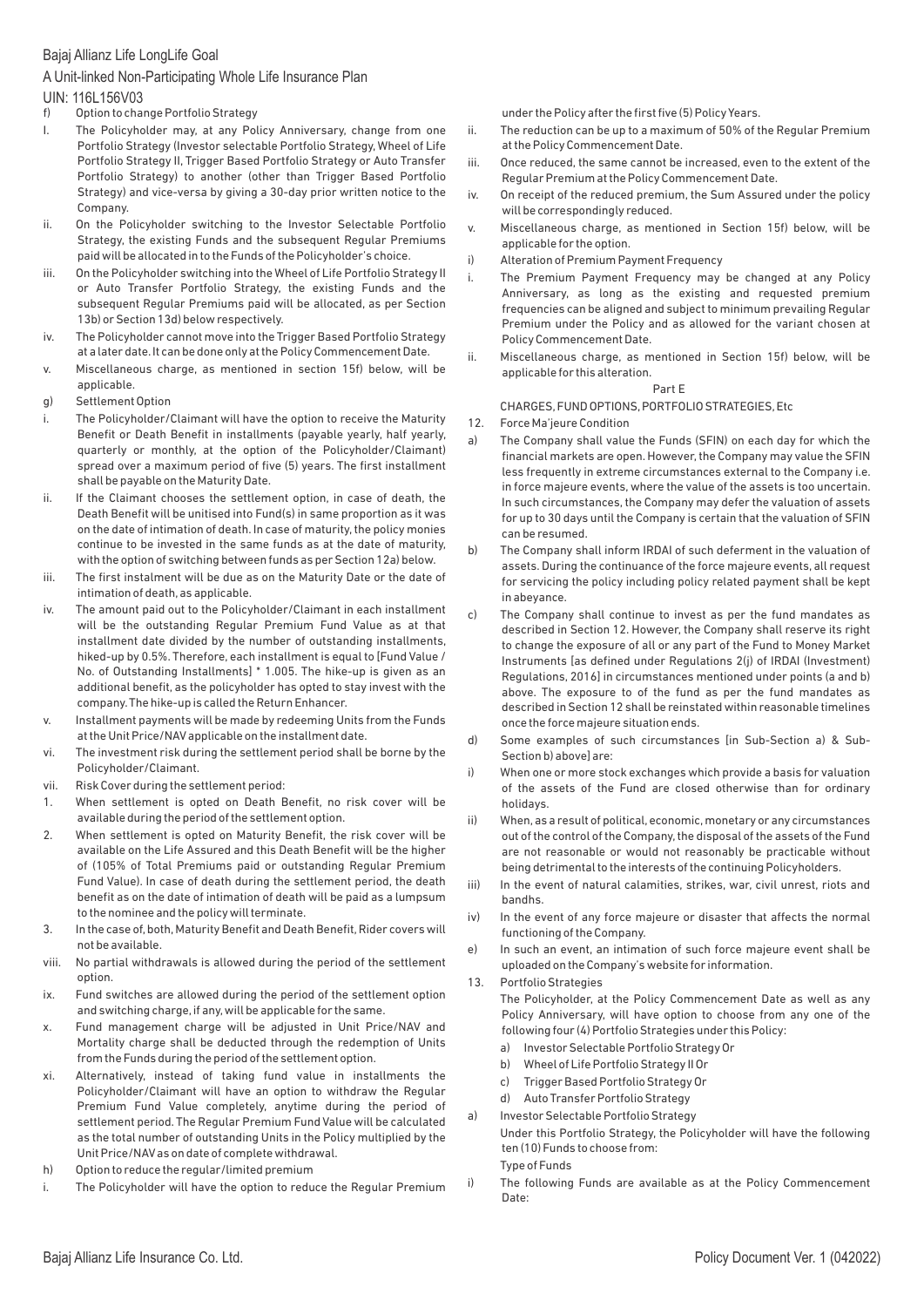#### A Unit-linked Non-Participating Whole Life Insurance Plan UIN: 116L156V03

- 1) Accelerator Mid-Cap Fund II
- 2) Asset Allocation Fund II
- 3) Bluechip Equity Fund
- 4) Bond Fund
- 5) Equity Growth Fund II
- 6) Liquid Fund
- 7) Pure Stock Fund
- 8) Pure Stock Fund II
- 9) Flexi Cap Fund
- 10) Sustainable Equity Fund
- ii) All the Funds will be internally managed by the Company. The details

of the fund management/amendment are as mentioned in Section 19 below

- iii) The Company may add, close, merge, modify or consolidate the Funds under this Policy with prior approval from the IRDAI.
- iii) The Policyholder has the choice to choose one or more of the Funds within the Investor Selectable Portfolio Strategy.
- v) The Policyholder has the option to switch Units from one fund to another,by giving written notice to the Company.
- vi) The Fund investment objectives and other details are as given below.
- b) Wheel of Life Portfolio Strategy II
- i. The Policyholder can opt this Portfolio Strategy at the Policy

| <b>Fund Name</b>                  | <b>Investment Objective</b>                                                                                                                                                                                           | <b>Risk</b><br><b>Profile</b> | <b>Asset Allocation</b>                                                                                                                                                                                                           | <b>SFIN</b>                                                   | Free Switch to Following Funds##                                                                                                                                                                                                                                                                                                                                                                                                                                                                                                                                                                                                             |
|-----------------------------------|-----------------------------------------------------------------------------------------------------------------------------------------------------------------------------------------------------------------------|-------------------------------|-----------------------------------------------------------------------------------------------------------------------------------------------------------------------------------------------------------------------------------|---------------------------------------------------------------|----------------------------------------------------------------------------------------------------------------------------------------------------------------------------------------------------------------------------------------------------------------------------------------------------------------------------------------------------------------------------------------------------------------------------------------------------------------------------------------------------------------------------------------------------------------------------------------------------------------------------------------------|
| Equity<br>Growth<br>Fund II       | The investment<br>objective of this Fund<br>is to provide capital<br>appreciation through<br>investment in<br>selected equity stocks<br>that have the potential<br>for capital<br>appreciation.                       | Very<br>High                  | Equity: Not less than<br>60%<br>Bank deposits:0% to<br>40%<br>Money market<br>instruments, cash,<br>Mutual funds*:0% to<br>40%                                                                                                    | <b>ULIF0510</b><br>6/01/10E<br>QTYGROW<br>02116               | 1. Accelerator Mid-Cap Fund II (ULIF 05206 / 01/<br>10ACC MIDCA 02116 - Risk Profile: Very High)<br>2. Pure Stock Fund (ULIF02721/07/06 PURE STK<br>FUN116 - Risk Profile: Very High)<br>3. Pure Stock Fund II (ULIF07709/ 01/17 PURSTK<br>FUN2116 - Risk Profile: Very High)<br>4. Asset Allocation Fund II (ULIF 07205/12/13<br>ASSET ALL02116 - Risk Profile: High)<br>5. Bluechip Equity Fund (ULIF06026/ 10/10BLUE<br>CHIPEQ116 - Risk Profile: High)<br>6. Flexi Cap Fund<br>(ULIF07917/11/21FLXCAPFUND116 - Risk<br>Profile: Very High)<br>7. Sustainable Equity Fund<br>(ULIF08017/11/21SUSEQUFUND116 - Risk<br>Profile: Very High)  |
| Accelerator<br>Mid-Cap<br>Fund II | The investment<br>obiective of this Fund<br>is to achieve capital<br>appreciation by<br>investing in a<br>diversified basket of<br>mid cap stocks and<br>large cap stocks.                                            | Very<br>High                  | Equity:<br>Not less<br>than 60%, out of the<br>equity investment at<br>least 50% will be in<br>mid cap stocks<br>Bank deposits:<br>0%<br>to 40%<br>Money market<br>instruments, cash,<br>mutual funds <sup>*</sup> : 0% to<br>40% | <b>ULIF0520</b><br>6/01/10A<br>CCMIDCA0<br>2116               | 1. Equity Growth Fund II (ULIF 05106/01/10 EQTY<br>GROW02116 - Risk Profile: Very High)<br>2. Pure Stock Fund (ULIF02721/07/06PURE STK<br>FUN116 - Risk Profile: Very High)<br>3. Pure Stock Fund II (ULIF07709/01/17PUR STK<br>FUN2116 - Risk Profile: Very High)<br>4. Asset Allocation Fund II (ULIF 07205/12/13 ASSET<br>ALL02116 - Risk Profile: High)<br>5. Bluechip Equity Fund (ULIF 06026/10/10 BLUE<br>CHIPEQ116 - Risk Profile: High)<br>6. Flexi Cap Fund (ULIF07917/11/21FLXCAPFUND116<br>- Risk Profile: Very High)<br>7. Sustainable Equity Fund<br>(ULIF08017/11/21SUSEQUFUND116 - Risk Profile:<br>Very High)               |
| Pure Stock<br>Fund                | The investment<br>objective of this Fund<br>is to specifically<br>exclude companies<br>dealing in gambling,<br>contests, liquor,<br>entertainment (films,<br>TV etc.), hotels, banks<br>and financial<br>institutions | Very<br>High                  | Equity: Not less than<br>60%<br>Bank deposits: 0% to<br>40%<br>Money market<br>instruments, cash,<br>Mutual funds*: 0% to<br>40%                                                                                                  | <b>ULIF0272</b><br>1/07/06P<br><b>URESTKF</b><br><b>UN116</b> | 1. Equity Growth Fund II (ULIF 05106/01/10 EQTY<br>GROW02116 - Risk Profile: Very High)<br>2. Accelerator Mid-Cap Fund II (ULIF05206/01/10<br>ACC MID CA02116 - Risk Profile: Very High)<br>3. Pure Stock Fund II (ULIF07709 /01/17PURSTK<br>FUN2116 - Risk Profile: Very High)<br>4. Asset Allocation Fund II (ULIF 07205/12/13 ASSET<br>ALL02116 - Risk Profile: High)<br>5. Bluechip Equity Fund (ULIF 06026/10/10 BLUE<br>CHIPEQ 116 - Risk Profile: High)<br>6. Flexi Cap Fund (ULIF07917/11/21FLXCAPFUND116<br>- Risk Profile: Very High)<br>7. Sustainable Equity Fund<br>(ULIF08017/11/21SUSEQUFUND116 - Risk Profile:<br>Very High) |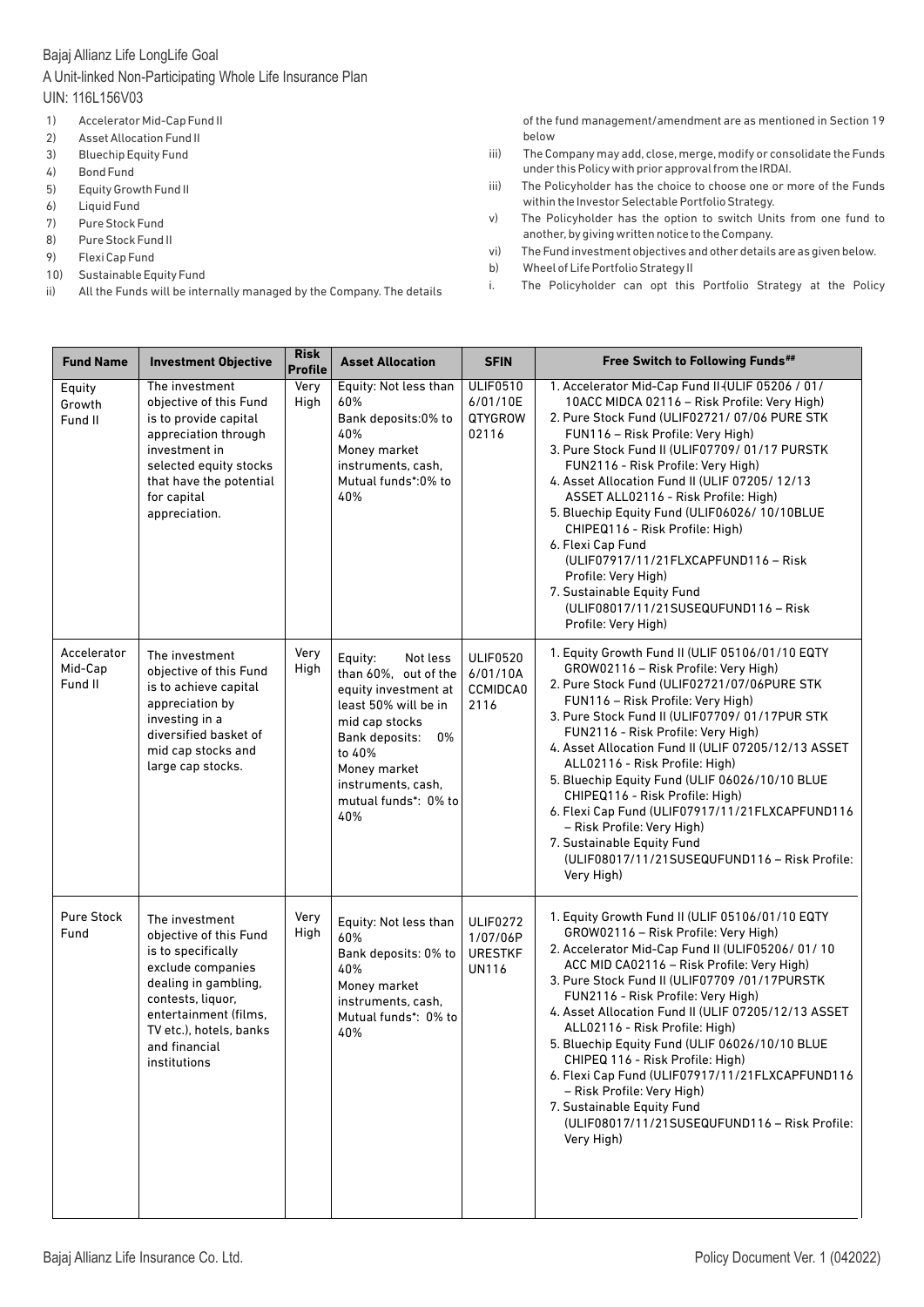| Pure Stock<br>Fund II          | The investment objective of this<br>Fund is to specifically exclude<br>companies dealing in gambling,<br>contests, liquor, entertainment<br>(films, TV etc.), hotels, tobacco<br>and tobacco related institutions.                                                                                                                                                                                                                                                                                                                                                                                                                 | Very<br>High | Equity:<br>Not less<br>than 75%<br>Money market<br>instruments, cash, fixed<br>deposits, mutual<br>funds <sup>*</sup> : 0% to 25%                    | ULIF07<br>709/01/<br>17PURS<br>TKFUN2<br>116           | 1. Asset Allocation Fund II (ULIF 07205/<br>12/13 ASSET ALL02116 - Risk Profile: High)<br>2. Bluechip Equity Fund (ULIF 06026/10/<br>10BLUE CHIPEQ116 - Risk Profile: High)                                                                                                                                                                                                                                                                                                                                                                                                                                                                              |
|--------------------------------|------------------------------------------------------------------------------------------------------------------------------------------------------------------------------------------------------------------------------------------------------------------------------------------------------------------------------------------------------------------------------------------------------------------------------------------------------------------------------------------------------------------------------------------------------------------------------------------------------------------------------------|--------------|------------------------------------------------------------------------------------------------------------------------------------------------------|--------------------------------------------------------|----------------------------------------------------------------------------------------------------------------------------------------------------------------------------------------------------------------------------------------------------------------------------------------------------------------------------------------------------------------------------------------------------------------------------------------------------------------------------------------------------------------------------------------------------------------------------------------------------------------------------------------------------------|
| Asset<br>Allocation<br>Fund II | The investment objective of this<br>Fund will be to realize a level of<br>total income, including current<br>income and capital appreciation,<br>which is consistent with<br>reasonable investment risk. The<br>investment strategy will involve a<br>flexible policy for allocating assets<br>among equities, bonds and cash.<br>The fund strategy will be to adjust<br>the mix between these asset<br>classes to capitalize on the<br>changing financial markets and<br>economic conditions. The Fund will<br>adjust its weights in equity, debt<br>and cash depending on the<br>relative attractiveness of each<br>asset class. | High         | $40\% - 90\%$<br>Equity:<br>Debt, bank deposits &<br>fixed income securities:<br>$0\% - 60\%$<br>Money market<br>instruments: 0% -<br>50%            | ULIF07<br>205/12/<br>13ASSE<br>TALL02<br>116           | Bluechip Equity Fund (ULIF06026 /10/<br>10BLUE CHIPEQ116 - Risk Profile: High)                                                                                                                                                                                                                                                                                                                                                                                                                                                                                                                                                                           |
| Bluechip<br>Equity<br>Fund     | The investment objective of<br>this Fund is to provide<br>capital appreciation through<br>investment in equities<br>forming part of NSE NIFTY.                                                                                                                                                                                                                                                                                                                                                                                                                                                                                     | High         | Equity:<br>Not less than<br>60%<br>Bank deposits:<br>0%<br>to 40%<br>Money market<br>instruments, cash,<br>mutual funds <sup>*</sup> : 0% to<br>40%  | ULIF06<br>026/10/<br>10BLUE<br><b>CHIPEQ</b><br>116    | Asset Allocation Fund II (ULIF 07205/12/<br>13 ASSET ALL02116 - Risk Profile: High)                                                                                                                                                                                                                                                                                                                                                                                                                                                                                                                                                                      |
| Bond<br>Fund                   | The investment objective of<br>this Fund is to provide<br>accumulation of income<br>through investment in high<br>quality fixed income<br>securities                                                                                                                                                                                                                                                                                                                                                                                                                                                                               | Mode<br>rate | Debt and debt related<br>securities including<br>fixed deposits: 40% to<br>100%<br>Money market<br>instruments, cash,<br>mutual funds*: 0% to<br>60% | ULIF02<br>610/07/<br>06BOND<br><b>FUNDLI</b><br>116    | Liquid Fund (ULIF02510/07/<br>06LIQUIDFUND116 - Risk Profile: Low)                                                                                                                                                                                                                                                                                                                                                                                                                                                                                                                                                                                       |
| Liquid<br>Fund                 | The objective of this Fund is<br>to have a fund that aims to<br>protect the invested capital<br>through investments in<br>liquid money market and<br>short-term instruments                                                                                                                                                                                                                                                                                                                                                                                                                                                        | Low          | Bank deposits and<br>money market<br>instruments: 100%                                                                                               | <b>ULIF0251</b><br>0/07/06L<br><b>IQUIDFUN</b><br>D116 | Bond Fund (ULIF02610/07 /<br>06BONDFUNDLI116 - Risk Profile: Low)                                                                                                                                                                                                                                                                                                                                                                                                                                                                                                                                                                                        |
| Flexi Cap<br>Fund              | To achieve capital<br>appreciation by investing in<br>a diversified basket of<br>stocks across market<br>capitalizations i.e. Large<br>cap, mid cap and small cap                                                                                                                                                                                                                                                                                                                                                                                                                                                                  | Very<br>High | Equity & Equity related<br>instruments: 65-100%.<br>Cash, Bank deposits,<br>Liquid Mutual funds and<br>money market<br>instruments: 0-35%            | <b>ULIF0791</b><br>7/11/21F<br>LXCAPFU<br>ND116        | 1. Accelerator Mid-Cap Fund II (ULIF05206/<br>01/10ACCMIDCA 02116 - Risk Profile: Very<br>High)<br>2. Pure Stock Fund (ULIF02721/<br>07/06PURESTK FUN116 - Risk Profile: Very<br>High)<br>3. Pure Stock Fund II (ULIF07709/<br>01/17PURSTK FUN2116 - Risk Profile: Very<br>High)<br>4. Asset Allocation Fund II (ULIF 07205/12/13<br>ASSETALL02116 - Risk Profile: High)<br>5. Bluechip Equity Fund<br>(ULIF06026/10/10BLUE CHIPEQ116 - Risk<br>Profile: High)<br>6. Equity Growth Fund II (ULIF<br>05106/01/10EQTY GROW02116 - Risk<br>Profile: Very High)<br>7. Sustainable Equity Fund<br>(ULIF08017/11/21SUSEQUFUND116 - Risk<br>Profile: Very High) |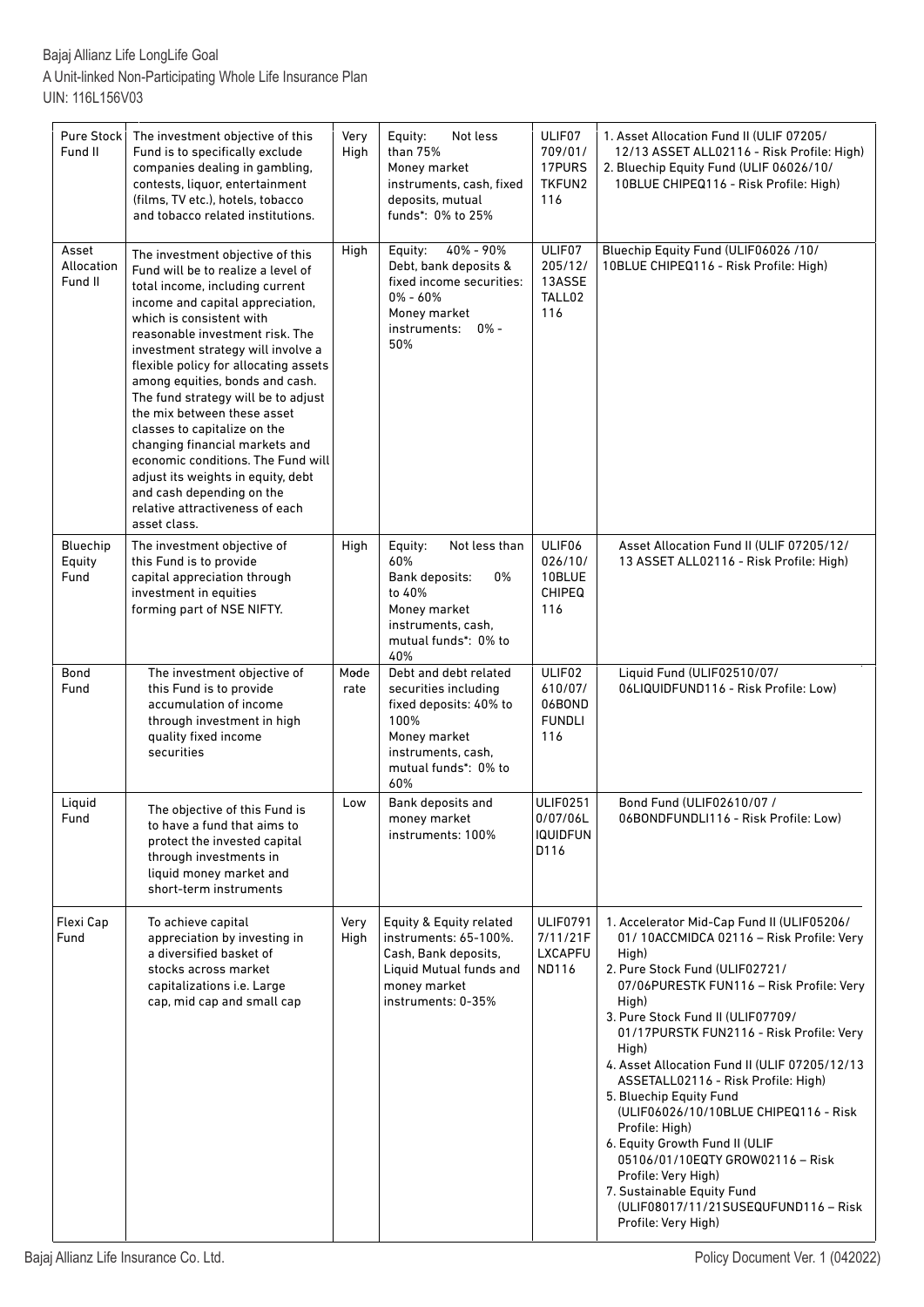# UIN: 116L156V03

| Sustainable<br>Equity<br>Fund | To focus on investing in select<br>companies from the investment<br>universe which conduct business<br>in socially and environmentally<br>responsible manner while<br>maintaining governance<br>standards | Very<br>High | Equity & Equity related<br>instruments: 65-100%.<br>Cash, Bank deposits,<br>Liquid Mutual funds and<br>money market<br>instruments: 0-35% | ULIF080<br>17/11/21<br>SUSEQU<br>FUND <sub>116</sub> | 1. Accelerator Mid-Cap Fund II (ULIF05206/<br>01/10ACCMIDCA 02116 - Risk Profile: Very<br>High)<br>2. Pure Stock Fund (ULIF02721/07/06PURE<br>STK FUN116 - Risk Profile: Very High)<br>3. Pure Stock Fund II (ULIF07709/<br>01/17PURSTK FUN2116 - Risk Profile: Very<br>High)<br>4. Asset Allocation Fund II (ULIF 07205/12/13<br>ASSETALL02116 - Risk Profile: High)<br>5. Bluechip Equity Fund<br>(ULIF06026/10/10BLUE CHIPEQ116 - Risk)<br>Profile: High)<br>6. Flexi Cap Fund<br>(ULIF07917/11/21FLXCAPFUND116 - Risk<br>Profile: Very High)<br>7. Equity Growth Fund II (ULIF<br>05106/01/10EQTY GROW02116 - Risk<br>Profile: Very High) |
|-------------------------------|-----------------------------------------------------------------------------------------------------------------------------------------------------------------------------------------------------------|--------------|-------------------------------------------------------------------------------------------------------------------------------------------|------------------------------------------------------|-----------------------------------------------------------------------------------------------------------------------------------------------------------------------------------------------------------------------------------------------------------------------------------------------------------------------------------------------------------------------------------------------------------------------------------------------------------------------------------------------------------------------------------------------------------------------------------------------------------------------------------------------|
|                               | * The maximum investment in mutual funds shall be governed by the relevant IRDAI quidelines.                                                                                                              |              |                                                                                                                                           |                                                      |                                                                                                                                                                                                                                                                                                                                                                                                                                                                                                                                                                                                                                               |

## The Company will comply with Regulation 8 of Schedule I of the IRDAI (Investment) Regulations, 2016 (as amended from time to time) read with the Master Circular – Investment issued thereunder, the policyholder will be given the option of free switch to the fund/s mentioned under the column (as per his choice).

Commencement Date or can switch to this Portfolio Strategy at any subsequent Policy Anniversary by giving a written notice to the Company 30 days in advance.

- ii. Under this Portfolio Strategy, the Company will allocate the Regular Premiums, paid by the Policyholder after applying the Premium Allocation Rate, and reallocate the Regular Premium Fund Value, at each Policy Anniversary into the various Funds mentioned below, based on the years to Maturity (as on the last Policy Anniversary) as per the table below.
- iii. If the Policyholder has switched to this Portfolio Strategy at any subsequent Policy Anniversary:
- a) The Company will reallocate the Regular Premium Fund Value among various Funds in the proportion mentioned in the table below depending on the years remaining up to the Maturity Date.
- b) The Regular Premiums, paid in that particular Policy Year will also be allocated in the same proportion as specified below.
- iv. All allocation and de-allocation of Units shall be based on the prevailing Unit Price/NAV.

| <b>Years to</b>                |                | Proportion infollowing Funds (%)                            |     |                              |              |  |  |  |  |
|--------------------------------|----------------|-------------------------------------------------------------|-----|------------------------------|--------------|--|--|--|--|
| <b>Maturity</b><br><b>Date</b> | <b>Fund II</b> | <b>Equity Growth Accelerator Mid-</b><br><b>Cap Fund II</b> |     | <b>Bond Fund Liquid Fund</b> | <b>Total</b> |  |  |  |  |
| 10 & Above                     | 40%            | 45%                                                         | 15% | 0%                           | 100%         |  |  |  |  |
| 9                              | 35%            | 50%                                                         | 15% | 0%                           | 100%         |  |  |  |  |
| 8                              | 30%            | 55%                                                         | 15% | 0%                           | 100%         |  |  |  |  |
|                                | 25%            | 60%                                                         | 15% | 0%                           | 100%         |  |  |  |  |
| 6                              | 25%            | 60%                                                         | 15% | 0%                           | 100%         |  |  |  |  |
| 5                              | 20%            | 65%                                                         | 15% | 0%                           | 100%         |  |  |  |  |
| 4                              | 20%            | 55%                                                         | 15% | 10%                          | 100%         |  |  |  |  |
| 3                              | 20%            | 50%                                                         | 15% | 15%                          | 100%         |  |  |  |  |
| $\overline{2}$                 | 10%            | 30%                                                         | 30% | 30%                          | 100%         |  |  |  |  |
|                                | 0%             | 0%                                                          | 35% | 65%                          | 100%         |  |  |  |  |

- The Policyholder will not have the option to switch Units or change the apportionment of premium to various funds under the Wheel of life Portfolio Strategy II.
- vi. The Policyholder can switch out of this Portfolio Strategy at any Policy Anniversary by giving a written notice to the Company 30 days in advance
- vii. In case of partial withdrawal, the withdrawal of Units from each Fund will be done in the same proportion as the value of the Units held in that Fund as on date of withdrawal. The Policyholder will not have any choice to choose the Fund from which the partial withdrawal of Units is to be done.

c) Trigger Based Portfolio Strategy

- i. The Policyholder can opt for this Portfolio Strategy at the Policy Commencement Date:
- ii. Under this Portfolio Strategy, Regular Premium (after any Premium Allocation Charge) will be allocated between two Funds, Equity Growth Fund II and Bond Fund,in a 75%: 25% proportion.
- iii. The Regular Premium Fund Value proportions may subsequently get altered due to market movements. On the pre-defined trigger event mentioned below,the Funds will be re-balanced or reallocated.
- iv. The trigger event is a 15% upward movement in Unit Price/NAV of Equity Growth Fund II, since the previous rebalancing or from the Unit Price/NAVat the Policy Commencement Date,whichever is later.
- On the occurrence of the trigger event, any value of Units in Equity Growth Fund II which is in excess of three (3) times the value of Units in Bond Fund is considered as gains and is switched to the Liquid Fund - by redemption of appropriate Units from Equity Growth Fund II.
- vi. This ensures that such gains are capitalized and protected from future equity market fluctuations, while maintaining the asset allocation between Equity Growth Fund II and Bond Fund at 75%:25%.
- vii. The Policyholder can switch out of this Portfolio Strategy at any Policy Anniversary by giving a written notice to the Company thirty (30) days in advance.
- d) Auto Transfer Portfolio Strategy
- i. The Policyholder can opt for this Portfolio Strategy at the Policy Commencement Date or can switch to this Portfolio Strategy at any subsequent Policy Anniversary by giving a written notice to the Company thirty (30) days in advance.
- ii. Under this Portfolio Strategy, Regular Premium, (after any Premium Allocation Charge) will be allocated in the Bond Fund and/or Liquid Fund,as decided by the Policyholder.
- iii. At the start of each monthly anniversary of the Policy, a proportion [as specified in the below table] of the Regular Premium Fund Value in the Bond Fund and/or Liquid Fund as on that date will be switched to the other Fund/s available,as specified by the Policyholder
- iv. The proportion to be switched will depend upon the number of outstanding months till the next Regular Premium due date. The proportion would be as specified below:

| Outstanding no, of months till<br>the next Regular Premium due date |  |     |       |     |     |     |     |  |  |
|---------------------------------------------------------------------|--|-----|-------|-----|-----|-----|-----|--|--|
| Proportion of Regular Premium<br><b>Fund Value</b>                  |  | 1/9 | $1/8$ | 1/7 | 1/6 | 1/5 | 1/4 |  |  |

This Portfolio Strategy will not be available if the Policyholder has opted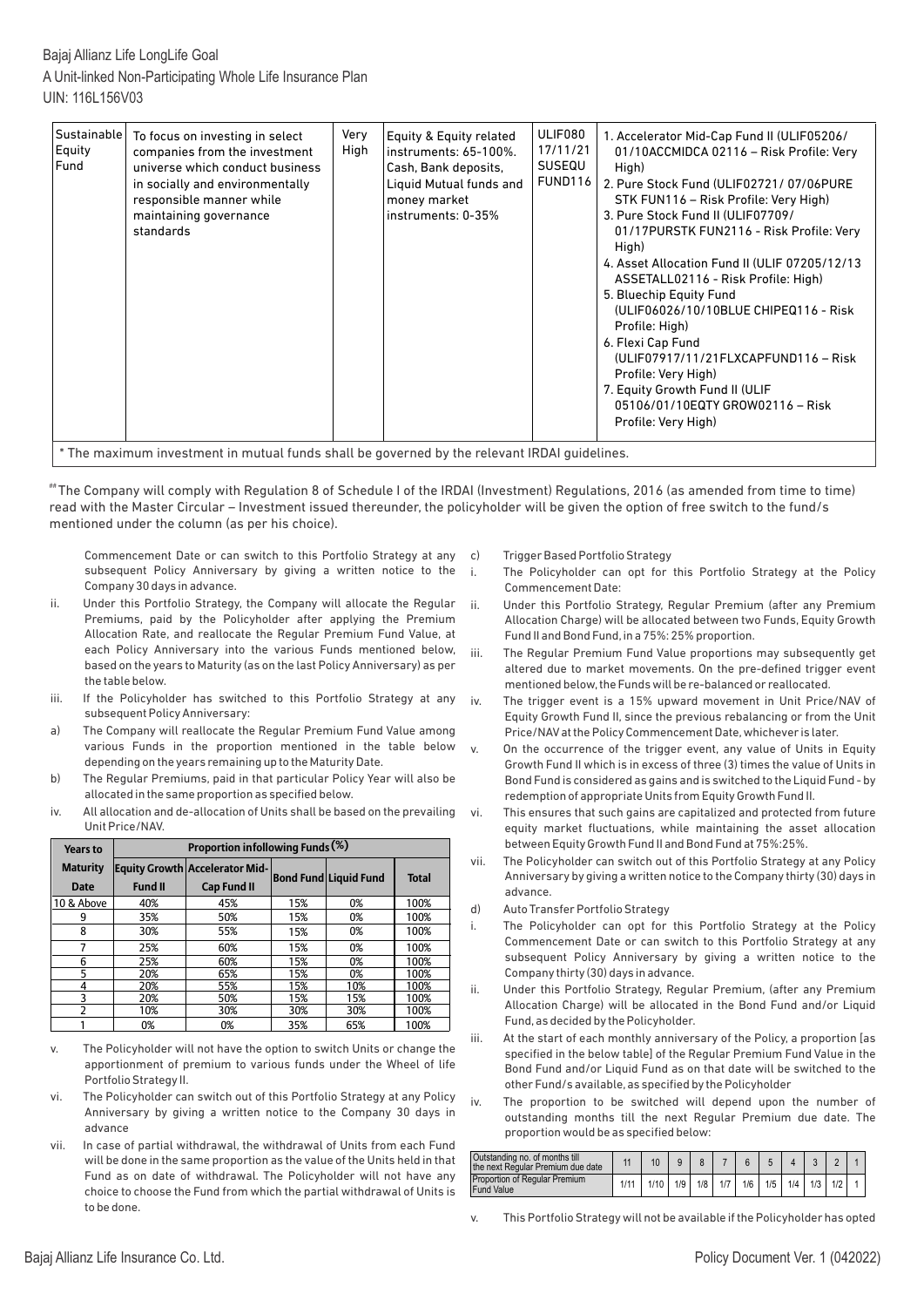for monthly Premium Payment Frequency.

- vi. The Policyholder can switch out of this Portfolio Strategy at any Policy Anniversary by giving a written notice to the Company thirty (30) days in advance.
- 14. Fund Provisions
- a) Purpose of the Funds

The Company has established the above Funds from which it will make payment of a part of or all of the benefits payable under this Policy.

- b) Investment of the Funds
- i) The selection of the underlying investments of each Fund established by the Company and the valuation of assets to which it is referenced shall be such as the Company, in its absolute discretion, may from time to time determine provided it satisfies the investment objectives set out in Section 12 above and any IRDAI Regulations as applicable from time to time. It is further provided that the assets of each Fund may comprise such proportion as the Company may determine including un-invested cash or any other assets whether or not this produces income.
- ii) All assets relating to the Fund shall be and shall remain in the absolute beneficial ownership of the Company. There is no trust created, whether expressly or impliedly, by the Company in respect of the investments in favour of any person.
- 15. Charges

All Charges mentioned below will be subject to the applicable GST.

- a) Mortality Charge
- (I) The Mortality Charge will be deducted at the rate as applicable to the attained Age and gender of the Life Assured, on the Date of Commencement of Risk and on each subsequent Monthly Due Dates. The Mortality Charge may vary from Policy Year to Policy Year (and during the period of settlement option, if applicable) according to the attained Age of the Life Assured at the time of deduction of the same.
- (ii) The Mortality Charge per thousand Sum at Risk is given in Annexure 1.
- (iii) Sum at Risk means higher of [Death Benefit less Regular Premium Fund Value] or zero.The Mortality Charge is applied on the Sum at Risk under the Policy.
- (iv) For Female lives there is 3 years' age set-back for calculating mortality charges.
- b) WOP Charge
- (i) The WOP Charge will be deducted at the rate as applicable to the attained Age and gender of the Life Assured, on the Date of Commencement of Risk and on each subsequent Monthly Due Dates. The WOP Charge may vary from Policy Year to Policy Year according to the attained Age of the Life Assured at the time of deduction of the same.
- (ii) The WOP Charge per thousand 'Sum at Risk' is given in Annexure 2.
- (iii) 'Sum at Risk' means the sum of all outstanding prevailing Regular Premiums due under the Policy as on the date of WOP Charge. The WOP Charge is applied on the Sum at Risk under the Policy.

#### c) Fund Management Charge

| <b>Fund</b>                     | <b>Fund Management</b><br><b>Charge per annum</b> |
|---------------------------------|---------------------------------------------------|
| Accelerator Mid Cap Fund II     | 1.35%                                             |
| <b>Asset Allocation Fund II</b> | 1.25%                                             |
| <b>Bluechip Equity Fund</b>     | 1.25%                                             |
| <b>Bond Fund</b>                | 0.95%                                             |
| <b>Equity Growth Fund II</b>    | 1.35%                                             |
| Liquid Fund                     | 0.95%                                             |
| <b>Pure Stock Fund</b>          | 1.35%                                             |
| <b>Pure Stock Fund II</b>       | 1.30%                                             |
| Flexi Cap Fund                  | 1.35%                                             |
| <b>Sustainable Equity Fund</b>  | 1.35%                                             |
| Discontinued Life Policy Fund   | 0.50%                                             |

This charge would be adjusted in Unit Price/NAV

d) Policy Administration Charge

- The Policy Administration Charge is mentioned in the Schedule.
- e) Premium Allocation Charge

The Premium Allocation Rate is mentioned in the Schedule. The balance is taken as the Premium Allocation Charge.

f) Miscellaneous Charge

The Miscellaneous Charge will be of ₹100/- per applicable transaction (as mentioned in Section 11 above and Section 34 below) shall be charged

g) Discontinuance/Surrender Charge

Under a Regular Premium Policy, the Discontinuance Charge, as per table below, shall be applicable to the Regular Premium Fund Value only,on the Date of Discontinuance of the Policy.

| <b>Where the</b><br><b>Policy is</b><br>discontinued<br>during the<br><b>Policy Year</b> | <b>Discontinuance charge</b><br>for the policies having<br>annualized premium up<br>to Rs. 50000/- | <b>Discontinuance charge for</b><br>the policies having<br>annualized premium<br>above Rs. 50000/- |
|------------------------------------------------------------------------------------------|----------------------------------------------------------------------------------------------------|----------------------------------------------------------------------------------------------------|
|                                                                                          | Lower of 20% * (AP or FV)                                                                          | Lower of 6% * (AP or FV)                                                                           |
|                                                                                          | subject to maximum of                                                                              | subject to maximum of Rs.                                                                          |
|                                                                                          | Rs. 3.000                                                                                          | 6.000                                                                                              |
| 2                                                                                        | Lower of 15% * (AP or FV)                                                                          | Lower of 4% * (AP or FV)                                                                           |
|                                                                                          | subject to maximum of                                                                              | subject to maximum of Rs.                                                                          |
|                                                                                          | Rs. 2,000                                                                                          | 5.000                                                                                              |
| 3                                                                                        | Lower of 10% * (AP or FV)                                                                          | Lower of 3% * (AP or FV)                                                                           |
|                                                                                          | subject to maximum of                                                                              | subject to maximum of Rs.                                                                          |
|                                                                                          | Rs. 1.500                                                                                          | 4.000                                                                                              |
| 4                                                                                        | Lower of 5% * (AP or FV)                                                                           | Lower of 2% * (AP or FV)                                                                           |
|                                                                                          | subject to maximum of                                                                              | subject to maximum of Rs.                                                                          |
|                                                                                          | Rs. 1,000                                                                                          | 2,000                                                                                              |
| 5 & above                                                                                | Nil                                                                                                | Nil                                                                                                |

h) Revision of Charges

After taking due approval from the IRDAI, the Company reserves the right to revise the above mentioned Charges, except the Premium Allocation Charge, Mortality Charge and WOP Charge, which are guaranteed throughout the Policy Term. The Charges which can be changed are:

- i. Fund Management Charge up to a maximum of 1.35% per annum will be adjusted in the Unit Price/NAV for Asset Accelerator Mid Cap Fund II, Allocation Fund II, Bluechip Equity Fund, Bond Fund, Equity Growth Fund II, Liquid Fund, Pure Stock Fund, Pure Stock Fund II, Flexi Cap Fund & Sustainable Equity Fund and 0.50% p.a. for the Discontinued Life Policy Fund.
- ii. Policy Administration Charge up to a maximum of  $\bar{z}$  500 per month.
- iii. Miscellaneous Charge up to a maximum of  $\bar{z}$  500/-per transaction
- iv. Partial Withdrawal Charge up to a maximum of  $\bar{z}$  500/- per transaction
- v. Switching Charge up to a maximum of  $\bar{z}$  500/-per transaction
- The Company will give a notice of three (3) months to the Policyholders for any changes in the above mentioned charges. The Policyholder/Life Assured who does not agree with the revised charges shall be allowed to surrender the Policy, at the prevailing Unit Value. Discontinuance/Surrender Charge will be applicable if the surrender is during the Lock-in Period, otherwise, not.
- 16. Recovery of Charges
- a) The Fund Management Charge as per Section 15c) above along with applicable GST and cess will be adjusted in the Unit Price/NAV of the Funds while calculating the Unit Price/NAV.
- b) The Policy Administration Charge in accordance with Section 15d above, the Mortality Charges [per Section 15a) above] and the WOP Charges [per Section 15b) above] all along with GST and cess will become due for deduction on each Monthly Due Dates and will be recovered by the redemption of Units at the prevailing Unit Price/NAV.
- c) The Discontinuance/Surrender Charge as per Section 15g) above along with applicable GST and cess shall be applicable to the Regular Premium Fund Value only,on the Date of Discontinuance of Policy.
- d) Miscellaneous Charge per Section 15f) above, wherever applicable, will be recovered, as and when the Policyholder exercises the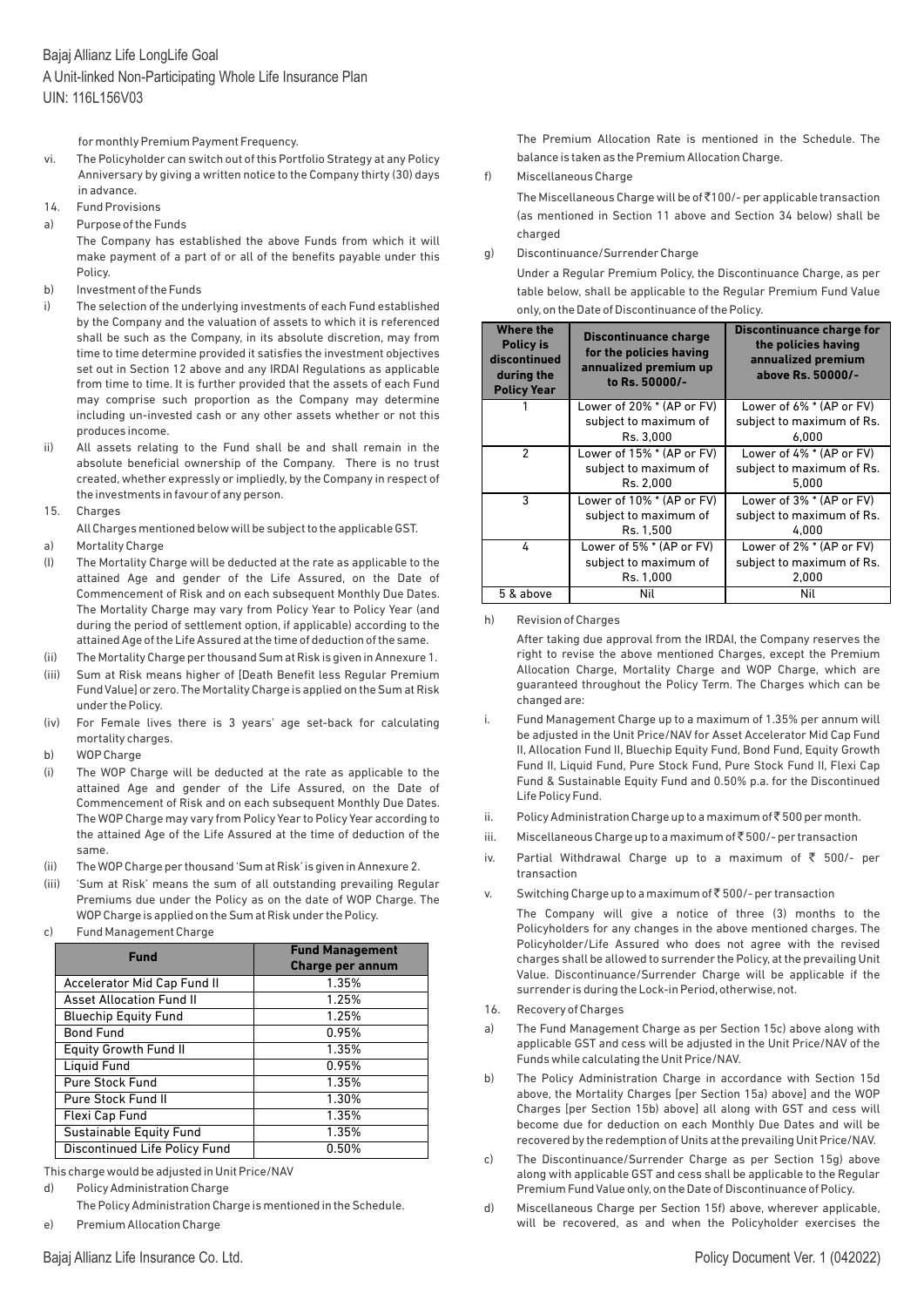applicable options given under Section 11 above,by the redemption of Units at the prevailing Unit Price/NAV.

- e) In the event that the Units are held in more than one Fund, the cancellations of Units will be effected in the same proportion as the value of Units held in each Fund under the Policy. If the value of Units in any Fund falls to the extent that it is insufficient to support the deduction of proportionate monthly charges, then the same shall be deducted proportionately from the value of Units of the other Funds.
- 17. Unit Transactions
- a) Allocation of Units/Creation of Units
- I) For Regular Premium received in cash or local cheques or demand drafts, or requests for revival of a Discontinued Policy received by the Company,by the closing time for the day as specified by the IRDAI from time to time, the closing Unit Price/NAV of the day it is received shall be applicable.The closing time presently specified by the IRDAI is 3:00 pm
- ii) For Regular Premium received in cash or local cheques or demand drafts, or requests for revival of a Discontinued Policy received by the Company, after the closing time for the day as specified by the IRDAI from time to time, the closing Unit Price/NAV of the next Business Dav shall be applicable.The closing time presently prescribed by the IRDAI is  $3:00$  pm
- iii) For Regular Premium received through outstation cheques or demand drafts, the closing Unit Price/NAV of the Business Day on which the cheque/demand draft is cleared shall be applicable
- b) Redemption of Units/Cancellation of Units
- i) For written applications received by the Company from the Claimant for death, surrender, partial withdrawal, conversion to Discontinued Policy or switch out by the closing time for the day as specified by the IRDAI from time to time, the same day's closing unit price/NAV shall be applicable. The closing time presently prescribed by the IRDAI is 3:00 pm.
- ii) For written applications received by the Company from the Claimant for death, surrender, partial withdrawal, conversion to Discontinued Policy or switch out after the closing time for the day as specified by the IRDAI from time to time, the closing unit price/NAV of the next Business Day shall be applicable. The closing time presently prescribed by the IRDAI is 3:00 pm.
- 18. Non-Participation in Profits

The Policy enables the Policyholder to participate only in the investment performance of the Funds and shall not be deemed to confer any right to share in the assets, the profits or surplus of the business of the Company..

19. Fund Amendments

After taking prior approval from IRDAI, the Company may carry out addition, closure or merger of the Funds available under this Policy.

20. Unit Statement

The Company will issue a Unit Statement to the Policyholder at every Policy Anniversary or on the happening of any Unit transaction under the Policy except due to deduction of the Charges.

Part F

- General Conditions
- 21 Exclusions
- a) Suicide Exclusion

In case of death due to suicide within 12 months from the Date of Commencement Risk or from the date of latest revival of the Policy, whichever is later, the Claimant shall be entitled to the Fund Value, as available on the date of intimation of death. Any charges other than Fund Management Charges or Guarantee Charge recovered subsequent to the date of death shall be added to the Fund Value as at the date of intimation of death. There is no other exclusion applicable with respect to death other than suicide clause.

b) APTD Exclusion

The WOP Benefit with respect to ATPD will not be payable where the disability is attributable to, caused by, or arising from the following situations:

- I) Disability as a result of the insured person committing any breach of law with criminal intent;
- ii) Disability of insured person as a result of war, invasion, civil war, rebellion or riot;
- iii) Disability as a consequence of the insured person being under the influence of alcohol or drugs other than drugs prescribed by and taken in accordance with the directions of a registered medical practitioner;
- iv) Disability as a result of the insured person taking part in any naval, military or air force operation;
- v) Disability as a result of the insured person participating in or training for any dangerous or hazardous sport or competition or riding or driving in any form of race or competition;
- vi) Disability of insured person as a result of aviation, gliding or any form of aerial flight other than as a fare paying passenger on a civilian airline plying on regular routes and according to a scheduled timetable;
- vii) Disability of insured person as a result of attempted self-injury
- viii) Disability of insured person as a result of poison, gas or fume (voluntary or involuntarily, accidentally or otherwise taken, administered, absorbed or inhaled).
- 22. Age Proof<br>a) The Morta
- The Mortality Charge/s, WOP Charge/s (as applicable), payable under the Policy is calculated on the basis of the Life Assured's Age and gender as declared in the Proposal the Proposal Form. If the Age has not been admitted by the Company, the Policyholder shall furnish such proof of Age as is acceptable to the Company and have the Age admitted.
- b) If the Age so admitted (the "correct Age") is found to be different from the Age declared in the Proposal Form, then without prejudice to the Company's other rights and remedies including those under the Insurance Act, 1938, the following actions shall be taken:
- i) If the correct Age is such as would have made the Life Assured uninsurable under this Policy, the Policy shall stand altered to such plan of assurance as is generally granted by the Company for the Life Assured's correct Age, which will be subject to the terms and conditions as are applicable to that plan of assurance. If it is not possible to grant any other plan of assurance, the Policy shall stand discontinued/terminated with immediate effect by the Company and:
- 1) If the Policy is discontinued before the fifth (5th) Policy Anniversary, the Discontinuance Value, as per Section 10 above, shall become payable at the end of the lock in period of five (5) Policy Year,
- 2) If the Policy is terminated after the fifth (5th) Policy Year, the Surrender Benefit shall be payable immediately.
- ii) If the Life Assured's correct Age is higher than the Age declared in the Proposal Form, the Mortality Charge/s, WOP Charge/s (as applicable), payable under the Policy shall be altered corresponding to the correct Age of the Life Assured (the "corrected Mortality/WOP Charge") and the accumulated difference between the corrected Mortality/WOP Charge and the original Mortality/WOP Charge, from the Policy Commencement Date up to the date of such payment shall be recovered by the redemption of Units.
- iii) If the Life Assured's correct Age is lower than the Age declared in the Proposal Form, the Mortality Charge, WOP Charge/s (as applicable), payable under the Policy shall be altered corresponding to the correct Age of the Life Assured (the "corrected Mortality/WOP Charge") from the next Monthly Due Date.
- 23. Assignment

Assignment should be in accordance with provisions of section 38 of the Insurance Act, 1938, as amended from time to time. [A Leaflet containing the simplified version of the provisions of section 38 of the Insurance Act, 1938, is enclosed in Annexure – AA for reference] 24. Nomination

Nomination should be in accordance with provisions of section 39 of the Insurance Act, 1938, as amended from time to time. [A Leaflet containing the simplified version of the provisions of section 39 of the Insurance Act, 1938, is enclosed in Annexure – BB for reference]

- 25. Termination Conditions
- a) All risk cover under the Policy will terminate immediately, and the Policy will terminate on payment of the last instalment.
- i) If the Policyholder has opted for the Settlement Option, as per Section 11g) above.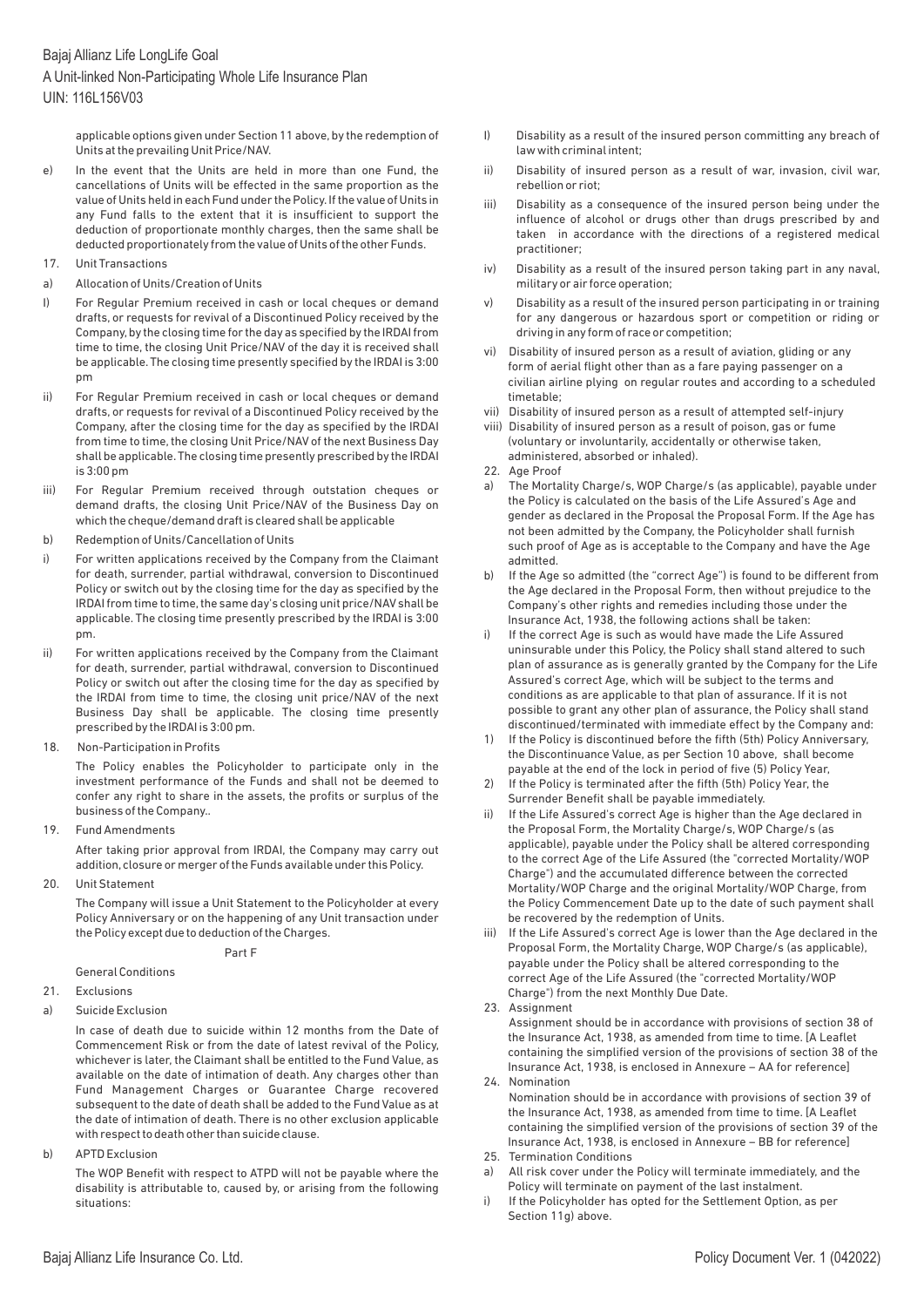## A Unit-linked Non-Participating Whole Life Insurance Plan UIN: 116L156V03

- b) This Policy shall automatically and immediately terminate on the earlier occurrence of any of the following events:
- i) On free look cancellation of the Policy, as per Section 6 above
- ii) On the foreclosure of the Policy, as per Section 26 below.
- iii) On the date of receipt of intimation of death of the Life Assured, unless the Settlement Option as per Section 11g) above has been opted.
- iv) On payment of Discontinuance Value or Surrender Benefit.
- v) The Maturity Date, unless the Policyholder has opted for the Settlement Option, as per Section 11g) above.
- vi) The expiry of the Settlement Period, if settlement option, as per Section 11g) above, has been opted.
- c) The risk covers shall automatically and immediately terminate on the earliest occurrence of any of the following events:
- i) On the date of receipt of intimation of the death of the Life Assured, if the settlement option, as per Section 11g) above, has been opted 26. Foreclosure:
- If the Regular Premium Fund Value after completion of first three (3) Policy Years is lower than one (1) prevailing Annualised Premium, the Policy shall be automatically foreclosed, and any Discontinuance Value / Surrender Benefit shall be available to the Policyholder, as per the conditions in Section 10 and Section 9 above respectively. The implementation of this will ensure that some benefit is made available to the policyholder, which is fair to the policyholder. Before foreclosure of the policy, the policyholder will be given the option to pay any premiums due under the policy or to pay top-up premium, as applicable.
- 27. Fraud and Misrepresentation Fraud and Misrepresentation would be dealt with in accordance with provisions of section 45 of the Insurance Act, 1938, as amended from time to time. [A Leaflet containing the simplified version of the provisions of section 45 of the Insurance Act, 1938, is enclosed in Annexure – CC for reference]
- 28. Notices Any notice [including discontinuance notice under Section 7 above], direction or instruction under this Policy which may be in writing or in any kind of electronic/digital format and if it is to:
- a) If the notice is to the Policyholder or Life Assured:
- I) Shall be sent either by hand, post, courier, facsimile, Short Messaging Service (SMS), Voice call, e-mail or through any other digital/electronic media to the Policyholder or Life Assured to the address or communication/ correspondence details specified by the Policyholder in the Proposal Form or as per subsequent most recent change of address and/or communication/correspondence details intimation submitted by the Policyholder to the Company.
- ii) The Company shall not be responsible for any consequences arising out of non-intimation of change of the Policyholder's address and/or communication/correspondence details. In case the notice comes back to the Company undelivered to the Policyholder, after sufficient attempts, there shall be no obligation upon the Company to make further attempt again towards dispatch of the notice which was returned undelivered.
- b) If the notice is to the Company, then, it shall be submitted by hand, post, facsimile or E-mail:

Bajaj Allianz House, Airport Road, Yerawada, Pune – 411 006 Toll Free No. 1800 209 7272 | Fax: 020-6602-6789 e-mail: customercare@bajajallianz.co.in

The Policyholder must ensure that he keeps the Company informed if

there is a change of address and contact details. This will enable the Policyholder to receive regular updates, and communication from time to time and facilitate efficient and timely payouts by the Company of the benefits under the Policy.

29. Electronic Transactions

The Policyholder agrees to adhere to and comply with all such terms and conditions as the Company may prescribe from time to time with regard to all transactions and hereby agrees and confirms that all transactions (other than those requiring a written notice or communication under this Policy) effected by or through facilities for conducting remote transactions including the Internet, World Wide Web, electronic data interchange, call centres, tele-service operations (whether voice, video, data or combination thereof) or by means of electronic, computer, automated machines network or through other means of telecommunication, established by or on behalf of the Company, for and in respect of the Policy or its terms, or the

Company's other products and services, shall constitute legally binding and valid transactions when done in adherence to and in compliance with the laws of the land and with the Company's terms and conditions for such facilities, as may be prescribed from time to time.

30. Currency

All amounts payable either to or by the Company shall be payable in India and in Indian Currency.

31. Waiver

Failure or neglect by either party to enforce at any time the provisions of this Policy shall not be construed or be deemed to be a waiver of either party's right here-in nor in anyway affect the validity of the whole or any part of this Policy nor prejudice either party's right to take subsequent action

32. Modifications

This Policy Document constitutes the complete contract of insurance. This Policy Document cannot be changed or varied except by a Policy endorsement in writing and signed by an officer of the Company authorized for this purpose.

33. Payment of Claim

The benefit as per Section 5a) above is payable to the Claimant. The Company shall be under no obligation to make any payment of benefit, unless and until the Company has received from the Claimant (at no expense to the Company) any information and documentation it requests, including but not limited to:

- a) Written notice as soon as possible and in any event preferably within 180 days of the death of the Life Assured, and the circumstances resulting in the death of the Life Assured.
- b) The Claimant's proof of entitlement to receive payment under the Policy.
- c) Original Policy Document.<br>d) Original death certificate o
- d) Original death certificate of the Life Assured issued by a competent authority.
- e) Medical cause of death, certificate from the doctor who last attended to the Life Assured or the hospital in which the death occurred, if applicable.
- f) If the death is due to unnatural causes including an accident; a copy of First Information Report (FIR) and Post Mortem Report (PMR). For claiming Death Benefit, copy of FIR and PMR shall be mandatory.
- g) Any other document as may be asked for looking into the facts and circumstances resulting to a claim under the Policy.
- h) Without prejudice to the right of the Company to require any of the documents as mentioned herein above to examine the admissibility of claim for the Death Benefit under the Policy, the Company may at its sole discretion, consider claims where the claimant is unable to submit required documents.

All claims lodged beyond a period of three (3) years from the date of death must be supported by a Declaration of the Claimant explaining the reasons for not lodging a claim earlier and suitably demonstrate to the satisfaction of the Company that the reasons for delay was on account of facts beyond the control of Claimant.

The Company shall be under no obligation to make any payment under Section 5b) above w.r.t Maturity Benefit unless and until the Company has received from the Claimant any information and documentation it requests, including but not limited to:

- i) The Claimant's proof of entitlement to receive payment under the Policy.
- ii) Original Policy Document.
- iii) Any other document as asked for by the Company depending on the facts and circumstances of each case.
- iv) Without prejudice to the right of the Company to insist for any of the documents as mentioned herein above to examine the admissibility of claim for the benefits under the Policy, the Company may consider claims where the Claimant is unable to submit required documents. The Company reserves the right to consider delayed claims on merits only on satisfaction that there were sufficient grounds for not preferring a claim within time.
- 34. Loss of Policy Document
- a) If the Policy Document is lost or destroyed, then, subject to Sub–Section c) below, at the request of the Policyholder, the Company, if satisfied that the Policy Document has been lost or destroyed, will issue a copy Policy Document duly endorsed to show that it is issued following the loss or destruction of the original Policy Document. The Company will charge a fee for the issuance of a copy of the Policy Document. Currently, for issuance of duplicate Policy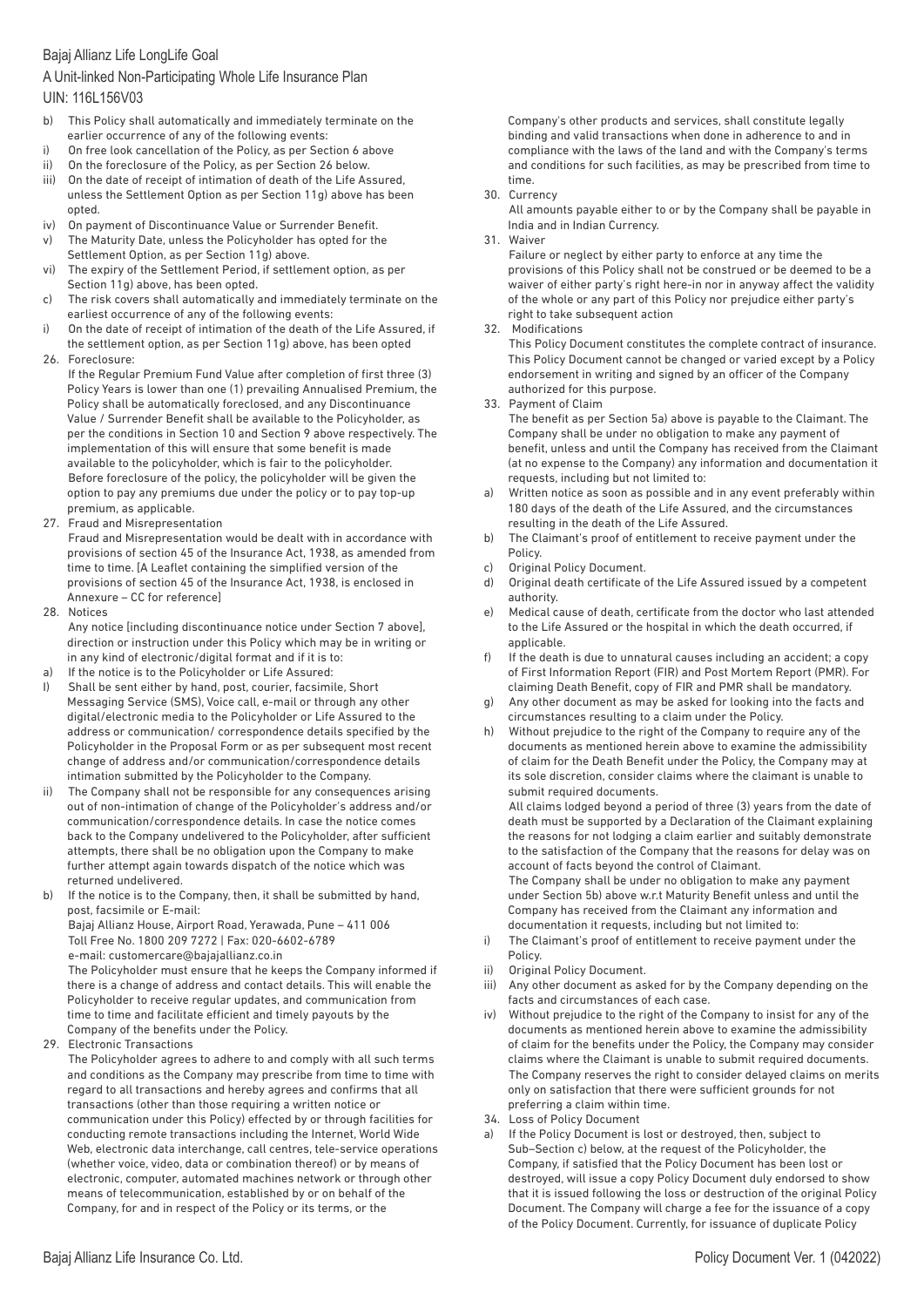## A Unit-linked Non-Participating Whole Life Insurance Plan UIN: 116L156V03

Document, a fee of Rs. 100 plus a Stamp Duty fee (as applicable for the applicable State/Union-Territory) is being charged.

- b) Upon the issuance of a copy Policy Document the original Policy Document will cease to have any legal effect.
- c) The Company reserves the right to make such investigations into and call for such evidence of the loss or destruction of the Policy Document at the expense of the Policyholder, as it considers necessary before issuing a copy of the Policy Document.
- d) It is hereby understood and agreed that the Policyholder will protect the Company and hold the Company harmless from and against any claims, costs, expenses, awards or judgments arising out of or howsoever connected with the original Policy Document or arising out of the issuance of a copy of the Policy Document.
- 35. Governing Law Any and all disputes arising out of and under this Policy shall be governed by and determined in accordance with Indian law and by the Indian courts.
- 36. Taxation

Payment of taxes, including GST, as applicable, shall be the responsibility of the Policyholder .The Policyholder agrees to pay or allows the Company to deduct from the Unit Account or any of the benefits payable under this Policy, a sum on account of any tax, including GST or other payment which may be imposed by any legislation, order, regulation or otherwise, upon the Company, Policyholder or any other Beneficiary, which in the opinion of the Company is necessary anappropriate.

#### Part G

37. Grievance Redressal

In case you have any query or compliant/grievance, you may contact the Grievance Officer of any nearest Customer Care Center at Branch Office of the Company during the Company's office hours from 9 am to 6 pm. Alternatively, you may communicate with the Company: By post at: Customer Care Desk,

Bajaj Allianz Life Insurance Company Ltd.,

BAJAJ ALLIANZ HOUSE, Airport Road, Yerawada, Pune - 411006 By Phone at: Toll Free No. 1800 209 7272 I By Fax at 020-6602-6789 By Email: customercare@bajajallianz.co.in

In case you are not satisfied with the resolution provided to you by the above office, or have not received any response within 10 days, or you have any suggestion in respect of this Policy or on the functioning of the office, you may contact the following official for resolution: Grievance Redressal Officer,

Bajaj Allianz Life Insurance Company Ltd.

 Bajaj Allianz House, 5th floor, Airport Road Yerawada, Pune, District – Pune, Maharashtra -411006

Tel. No: 1800- 209- 7272 | Fax: (+91 20) 40111502

Email ID: gro@bajajallianz.co.in

If Policyholder is not satisfied with the response or does not receive a response from the Company within fifteen (15) days, he may approach the IRDAI Grievance Cell Centre (IGCC) on the following contact details:

By Phone: TOLL FREE NO: 155255

By Email: complaints@irda.gov.in

By post at: Consumer Affairs Department

Insurance Regulatory and Development Authority of India Sy No. 115/1, Financial District, Nanakramguda, Gachibowli,

Hyderabad – 500032

By Fax at: +91- 40 – 6678 9768

The Policyholder can also register his complaint online at http://www.igms.irda.gov.in/

- 38. Ombudsman
- a) In case you are not satisfied with the decision/resolution of the Company, you may approach the Insurance Ombudsman if your grievance pertains to any of the following:
- i) Delay in settlement of claim
- ii) Any partial or total repudiation of claims
- iii) Disputes over premium paid or payable in terms of insurance policy
- iv) Misrepresentation of policy terms and conditions
- v) Legal construction of insurance policies in so far as the dispute relates to claim
- vi) Policy servicing related grievances against insurers and their agents and intermediaries
- vii) Issuance of Life insurance policy, which is not in conformity with the proposal form submitted by the proposer
- viii) Non-issuance of insurance policy after receipt of premium Any other matter resulting from the violation of provisions of the Insurance Act, 1938 or the regulations, circulars, guidelines or instructions issued by the IRDAI from time to time or the terms and conditions of the Policy, in so far as they relate to issues mentioned at Sub-Section (i) to (vi) above.

The address of the Insurance Ombudsman is provided in Address & Contact Details of Ombudsmen Centers attached herewith. For the latest list of insurance ombudsman, please refer to the IRDAI website at https://www.irdai.gov.in/ Please refer to the Ombudsman website at

http://www.gbic.co.in/ombudsman.html

- b) The complaint should be made in writing and duly signed by the complainant or by his legal heirs nominee or assignee with full details of the complaint with supporting documents, name and address of the complainant, and the name of the branch or office of the insurer against whom the complaint is made
- c) Also please note that as per provision 14(3) of the Insurance Ombudsman Rules, 2017, the complaint to the Ombudsman can be made
- Only if the grievance has been rejected by the grievance redressal mechanism of the Company or no reply is received within a period of one month from the date of receipt of the grievance by the insurer or the Complainant is not satisfied with the response of the insurer.
- ii) Within a period of one (1) year from (a) the date of receipt of order of rejection or an unsatisfactory decision by the Company, or (b) expiry of a period of one (1) month from the date of sending the written representation to insurer if the Company fails to furnish a response. Where the subject matter of complaint should not be such where proceedings are pending before or disposed of by any court or consumer forum or arbitrator.

THIS IS AN IMPORTANT DOCUMENT AND SHOULD BE PRESERVED SAFELY. PLEASE CHECK THE POLICY DOCUMENT UPON RECEIPT, AND IF ANY MISTAKE OR ERROR IS FOUND, THE SAME BE INFORMED IMMEDIATELY TO BAJAJ ALLIANZ LIFE INSURANCE COMPANY LIMITED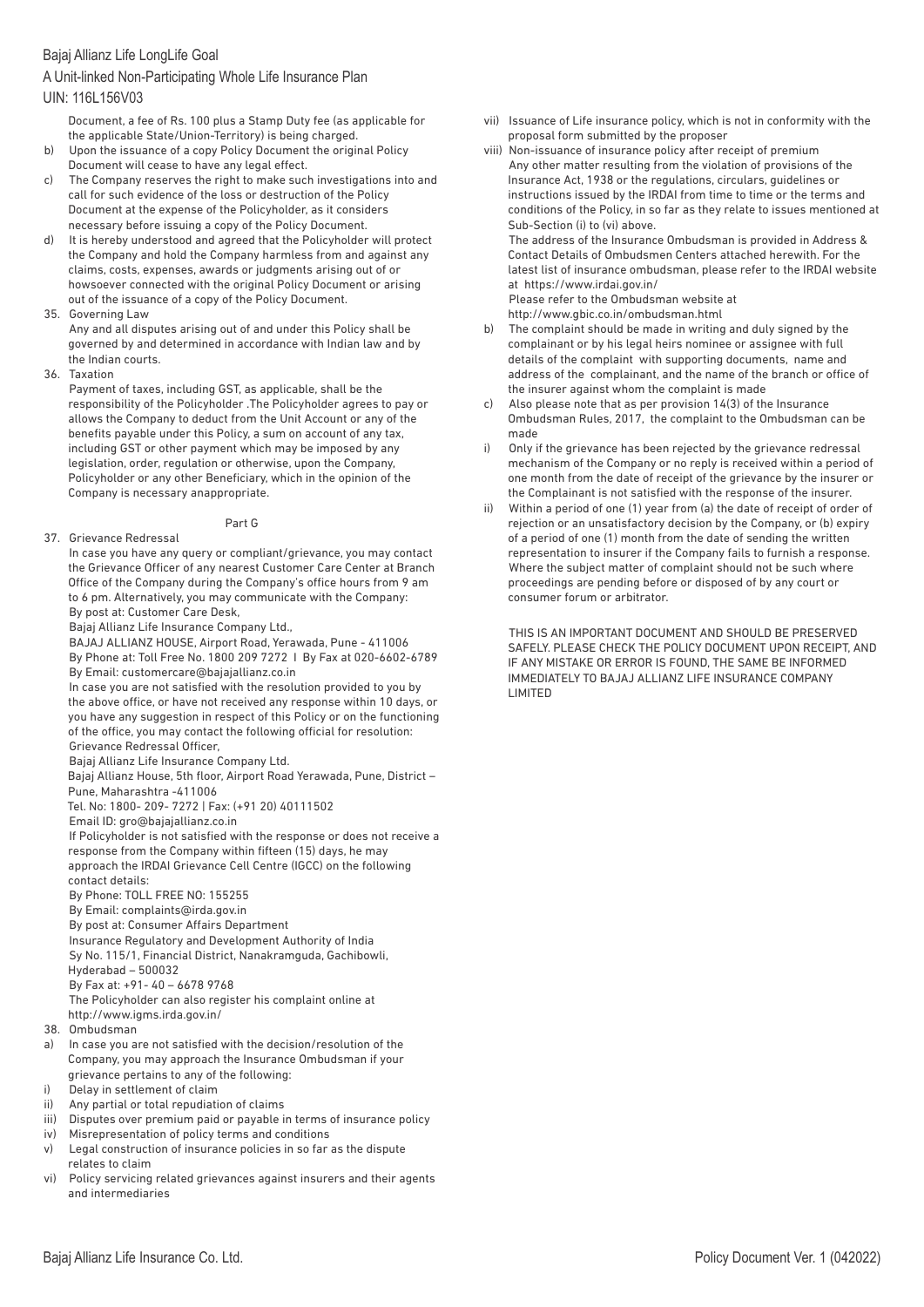#### Annexure 1

| a) Bajaj Allianz Life LongLife Goal (Both Variants) – Standard Mortality Charges under the Policy |
|---------------------------------------------------------------------------------------------------|
| Annual Mortality Charge Per '000 Sum at Risk                                                      |

| Age                       | Mortality charge | Age | Mortality charge | Age    | Mortality charge |
|---------------------------|------------------|-----|------------------|--------|------------------|
| $\pmb{0}$                 | 3.13             | 35  | 0.99             | 70     | 20.26            |
| $\mathbf 1$               | 2.56             | 36  | 1.05             | 71     | 22.06            |
| $\sqrt{2}$                | 1.93             | 37  | 1.12             | 72     | 24.03            |
| $\ensuremath{\mathsf{3}}$ | 1.46             | 38  | 1.21             | 73     | 26.18            |
| $\overline{\mathbf{4}}$   | 1.1              | 39  | 1.3              | 74     | 28.51            |
| $\sqrt{5}$                | 0.84             | 40  | 1.41             | 75     | 31.05            |
| $\,6\,$                   | 0.64             | 41  | 1.54             | 76     | 33.81            |
| $\overline{7}$            | 0.5              | 42  | 1.68             | 77     | 36.8             |
| 8                         | 0.41             | 43  | 1.85             | 78     | 40.05            |
| $\boldsymbol{9}$          | 0.35             | 44  | 2.05             | 79     | 43.58            |
| 10                        | 0.33             | 45  | 2.28             | 80     | 47.41            |
| 11                        | 0.33             | 46  | 2.54             | 81     | 51.56            |
| 12                        | 0.35             | 47  | 2.83             | 82     | 56.06            |
| 13                        | 0.39             | 48  | 3.16             | 83     | 60.95            |
| 14                        | 0.44             | 49  | 3.52             | 84     | 66.23            |
| 15                        | 0.49             | 50  | 3.91             | 85     | 71.97            |
| 16                        | 0.53             | 51  | 4.33             | 86     | 78.18            |
| 17                        | 0.58             | 52  | 4.76             | 87     | 84.9             |
| 18                        | 0.62             | 53  | 5.21             | 88     | 92.19            |
| 19                        | 0.65             | 54  | 5.68             | 89     | 100.07           |
| 20                        | 0.68             | 55  | 6.16             | $90\,$ | 108.61           |
| 21                        | 0.7              | 56  | 6.66             | 91     | 117.85           |
| 22                        | 0.71             | 57  | 7.19             | 92     | 127.84           |
| 23                        | 0.73             | 58  | 7.74             | 93     | 138.66           |
| 24                        | 0.73             | 59  | 8.34             | 94     | 150.36           |
| 25                        | 0.74             | 60  | 8.99             | 95     | 163.01           |
| 26                        | 0.75             | 61  | 9.69             | 96     | 176.69           |
| 27                        | 0.76             | 62  | 10.47            | 97     | 191.48           |
| 28                        | 0.77             | 63  | 11.32            | 98     | 207.47           |
| 29                        | 0.78             | 64  | 12.26            | 99     | 224.75           |
| 30                        | 0.8              | 65  | 13.3             | 100    | 243.42           |
| 31                        | 0.83             | 66  | 14.45            | 101    | 263.58           |
| 32                        | 0.86             | 67  | 15.71            | 102    | 285.37           |
| 33                        | 0.89             | 68  | 17.09            | 103    | 308.90           |
| 34                        | 0.94             | 69  | 18.6             | 104    | 334.31           |

Note:

i. The above charges are exclusive of any applicable GST.

ii. For Female lives there is 3 years'age set-back for calculating mortality charges.

iii. Sum at risk = Max [Death Benefit – Regular Premium Fund Value, zero (0)]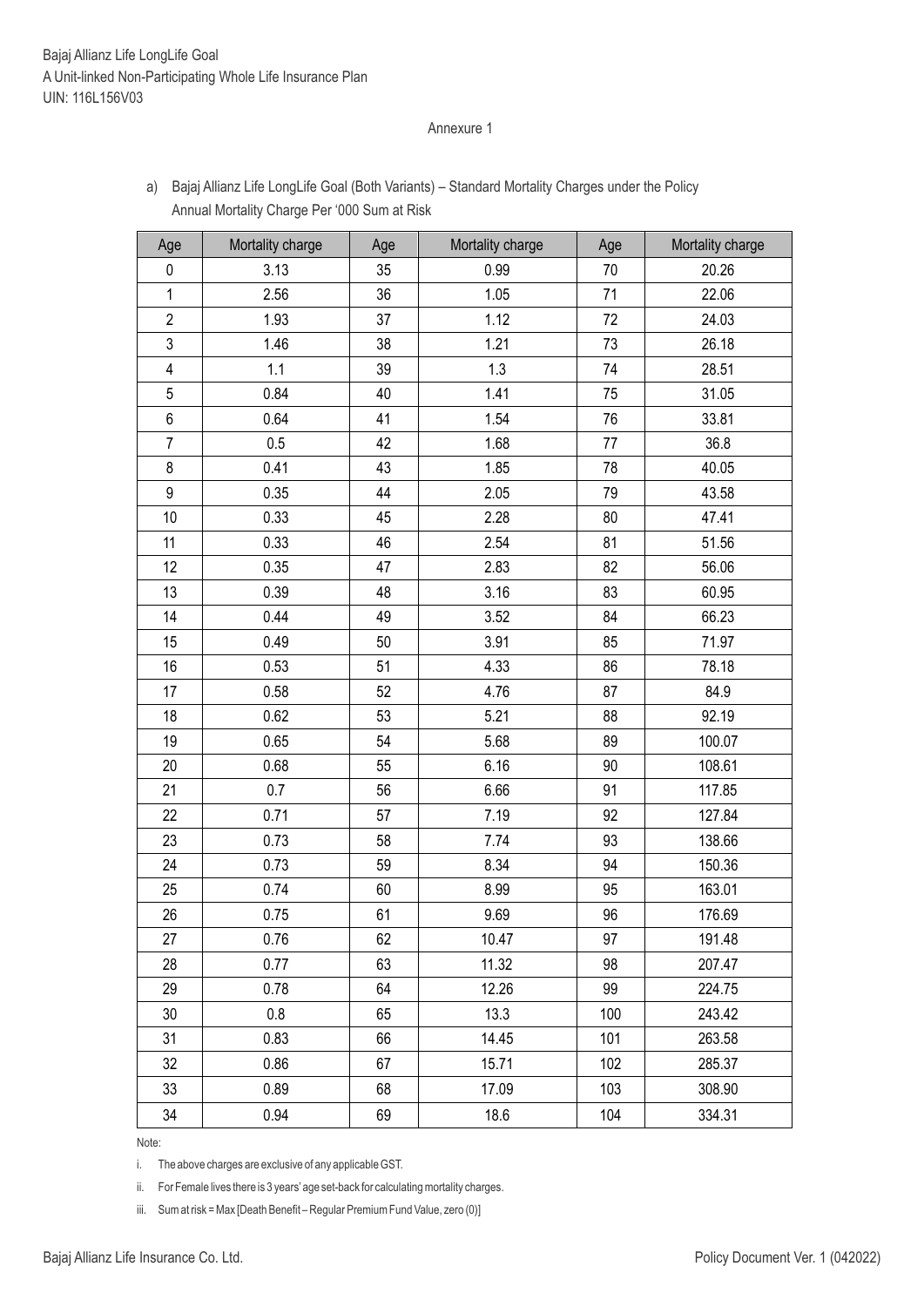#### Annexure 2

b) Bajaj Allianz Life LongLife Goal (Variant 2) - Standard WOP Charges under the Policy Annual WOP Charge Per '000 Sum at Risk for Accidental Permanent Total Disability incidence

|              | WOP Ch<br>.mr<br>ue |
|--------------|---------------------|
| $\Lambda$ II | $\cdot$ $-$         |
| וור          | <b>v.iv</b>         |

Note:

i. The above charges are exclusive of any Goods & Service Tax (GST).

ii. These rates apply for both Male and Female

iii. Sum at Risk = Sum of all outstanding Regular Premiums

c) Bajaj Allianz Life LongLife Goal (Variant 2) - Standard WOP Charges under the Policy

Annual Waiver of Premium Cover Charge Per '000 Sum at Risk for Death and Accidental Permanent Total Disability incidence

| Age | <b>WOP Charge</b> | Age | <b>WOP Charge</b> |
|-----|-------------------|-----|-------------------|
| 18  | 0.77              | 47  | 2.98              |
| 19  | 0.8               | 48  | 3.31              |
| 20  | 0.83              | 49  | 3.67              |
| 21  | 0.85              | 50  | 4.06              |
| 22  | 0.86              | 51  | 4.48              |
| 23  | 0.88              | 52  | 4.91              |
| 24  | 0.88              | 53  | 5.36              |
| 25  | 0.89              | 54  | 5.83              |
| 26  | 0.9               | 55  | 6.31              |
| 27  | 0.91              | 56  | 6.81              |
| 28  | 0.92              | 57  | 7.34              |
| 29  | 0.93              | 58  | 7.89              |
| 30  | 0.95              | 59  | 8.49              |
| 31  | 0.98              | 60  | 9.14              |
| 32  | 1.01              | 61  | 9.84              |
| 33  | 1.04              | 62  | 10.62             |
| 34  | 1.09              | 63  | 11.47             |
| 35  | 1.14              | 64  | 12.41             |
| 36  | 1.2               | 65  | 13.45             |
| 37  | 1.27              | 66  | 14.6              |
| 38  | 1.36              | 67  | 15.86             |
| 39  | 1.45              | 68  | 17.24             |
| 40  | 1.56              | 69  | 18.75             |
| 41  | 1.69              | 70  | 20.41             |
| 42  | 1.83              | 71  | 22.21             |
| 43  | $\mathbf{2}$      | 72  | 24.18             |
| 44  | 2.2               | 73  | 26.33             |
| 45  | 2.43              | 74  | 28.66             |
| 46  | 2.69              | 75  | 31.20             |

Note:

i. The above charges are exclusive of any Goods & Service Tax (GST).

ii. For Female lives, there is 3 years'age set-back for calculating WOPcharges

iii. Sum at Risk = Sum of all outstanding Regular Premiums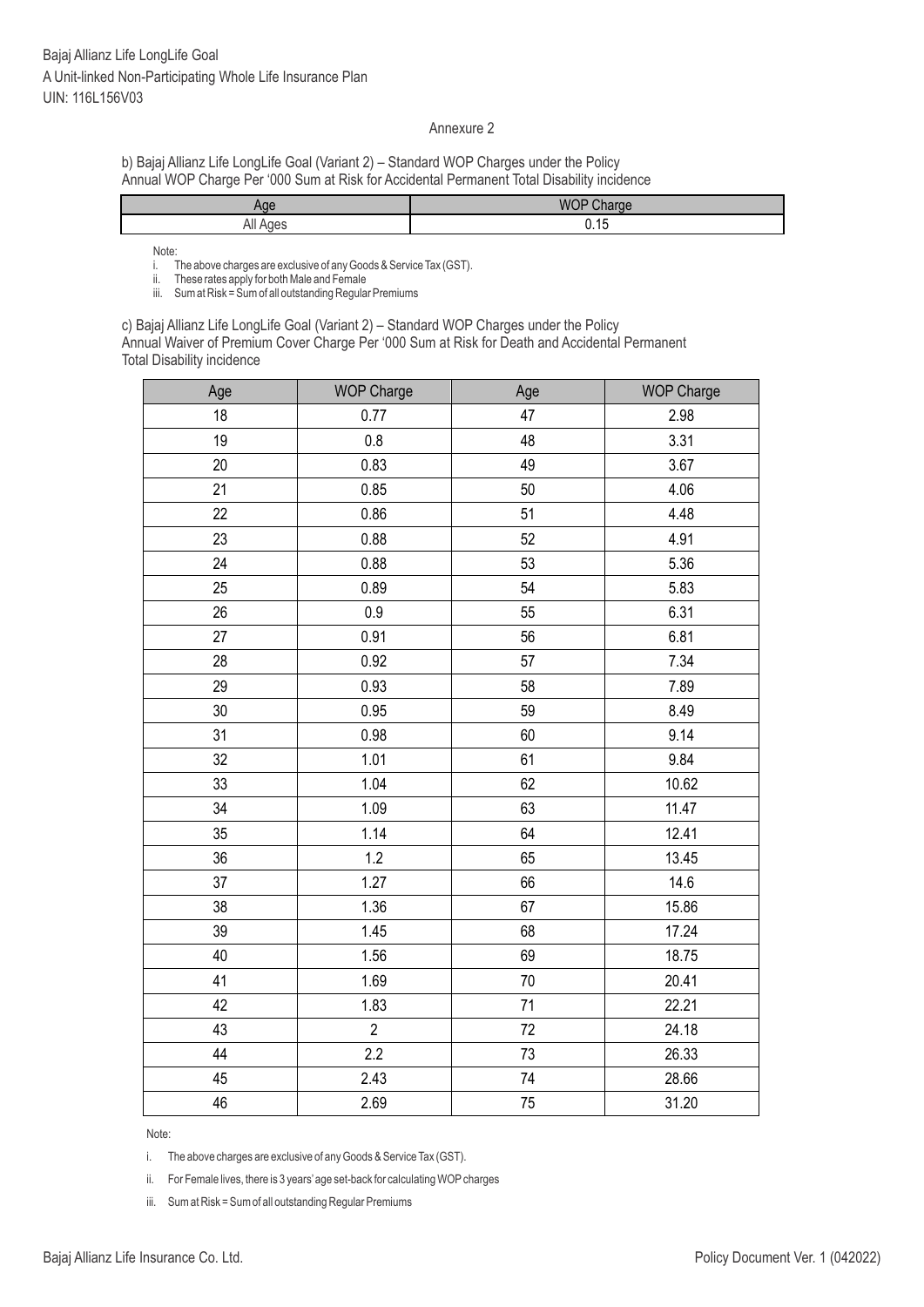## Address & Contact Details of Ombudsman Centres

In case you have any grievance, you may approach the Company Grievance Cell. In case you are not satisfied with the decision/resolution of the Company or if your complaint is not resolved/ not satisfied/not responded<br>for 3

| Office of the<br>Ombudsman | <b>Contact Details</b>                                                                                                                                                                                                                                               | <b>Areas of Jurisdiction</b>                                                                                                                                                                                                                                                                                                                                                                                                                                                                |
|----------------------------|----------------------------------------------------------------------------------------------------------------------------------------------------------------------------------------------------------------------------------------------------------------------|---------------------------------------------------------------------------------------------------------------------------------------------------------------------------------------------------------------------------------------------------------------------------------------------------------------------------------------------------------------------------------------------------------------------------------------------------------------------------------------------|
| AHMEDABAD                  | Insurance Ombudsman, Office of the Insurance Ombudsman, Jeevan Prakash<br>Building, 6th floor, Tilak Marg, Relief Road, Ahmedabad - 380 001. Tel.: 079 -<br>25501201/02/05/06 Email: bimalokpal.ahmedabad@cioins.co.in                                               | Gujarat, Dadra & Nagar Haveli, Daman and Diu                                                                                                                                                                                                                                                                                                                                                                                                                                                |
| <b>BENGALURU</b>           | Insurance Ombudsman, Office of the Insurance Ombudsman, Jeevan Soudha<br>Building, PID No. 57-27-N-19, Ground Floor, 19/19, 24th Main Road, JP Nagar, 1st<br>Phase, Bengaluru - 560 078. Tel.: 080 - 26652048 / 26652049 Email:<br>bimalokpal.bengaluru@cioins.co.in | Karnataka                                                                                                                                                                                                                                                                                                                                                                                                                                                                                   |
| <b>BHOPAL</b>              | Insurance Ombudsman, Office of the Insurance Ombudsman, Janak Vihar<br>Complex, 2nd Floor, 6, Malviya Nagar, Opp. Airtel Office, Near New Market, Bhopal<br>-462 003. Tel.: 0755 - 2769201 / 2769202 / Fax: 0755 - 2769203 Email:<br>bimalokpal.bhopal@cioins.co.in  | Madhya Pradesh & Chhattisgarh                                                                                                                                                                                                                                                                                                                                                                                                                                                               |
| <b>BHUBANESHWAR</b>        | Insurance Ombudsman, Office of the Insurance Ombudsman, 62, Forest Park,<br>BHUBANESHWAR-751 009. Tel.:- 0674-2596461 / 455 Fax: 0674 - 2596429<br>Email bimalokpal.bhubaneswar@cioins.co.in                                                                         | Orissa                                                                                                                                                                                                                                                                                                                                                                                                                                                                                      |
| CHANDIGARH                 | Insurance Ombudsman, Office of the Insurance Ombudsman, S.C.O. No.101-103,<br>2nd Floor, Batra Building. Sector 17-D, CHANDIGARH-160 017. Tel.:- 0172-<br>2706196 /468 / Fax: 0172-2708274 Email bimalokpal.chandigarh@cioins.co.in                                  | Punjab, Haryana, (excluding 4 districts viz Gurugram, Faridabad,<br>Sonepat and Bahadurgarh), Himachal Pradesh, Jammu & Kashmir,<br>Chandigarh                                                                                                                                                                                                                                                                                                                                              |
| <b>CHENNAI</b>             | Insurance Ombudsman, Office of the Insurance Ombudsman, Fathima Akhtar<br>Court, 4th Floor, 453 (old 312), Anna Salai, Teynampet, CHENNAI-600 018.<br>Tel.:- 044-24333668 /5284 /Fax: 044-24333664 Email<br>bimalokpal.chennai@cioins.co.in                          | Tamil Nadu, Pondicherry Town and Karaikal (which are part of<br>Pondicherry)                                                                                                                                                                                                                                                                                                                                                                                                                |
| <b>NEW DELHI</b>           | Insurance Ombudsman, Office of the Insurance Ombudsman, 2/2 A, Universal<br>Insurance Bldg., Asaf Ali Road, NEW DELHI-110 002. Tel.:- 011-23239633 /<br>23237532 / Fax: 011-23230858 Email bimalokpal.delhi@cioins.co.in                                             | Delhi, 4 Districts of Haryana viz. Gurugram, Faridabad, Sonepat and<br>Bahadurgarh                                                                                                                                                                                                                                                                                                                                                                                                          |
| <b>GUWAHATI</b>            | Insurance Ombudsman, Office of the Insurance Ombudsman, "Jeevan Nivesh", 5th<br>Floor, Near Panbazar Overbridge, S.S. Road, GUWAHATI-781 001 (ASSAM).<br>Tel.:- 0361-2132204/5 / Fax: 0361-2732937 Email<br>bimalokpal.guwahati@cioins.co.in                         | Assam, Meghalaya, Manipur, Mizoram, Arunachal Pradesh, Nagaland<br>and Tripura                                                                                                                                                                                                                                                                                                                                                                                                              |
| <b>HYDERABAD</b>           | Insurance Ombudsman, Office of the Insurance Ombudsman, 6-2-46, 1st Floor,<br>Moin Court, A.C. Guards, Lakdi-Ka-Pool, HYDERABAD-500 004. Tel: 040-<br>65504123/23312122 / Fax: 040-23376599 Email<br>bimalokpal.hyderabad@cioins.co.in                               | Andhra Pradesh, Telangana, Yanam - and a part of the Territory of<br>Pondicherry                                                                                                                                                                                                                                                                                                                                                                                                            |
| <b>JAIPUR</b>              | Insurance Ombudsman, Office of the Insurance Ombudsman, Jeevan Nidhi - II<br>Bldg., Gr. Floor, Bhawani Singh Marg, Jaipur - 302 005. Tel.: 0141 - 2740363<br>Email: bimalokpal.jaipur@cioins.co.in                                                                   | Rajasthan                                                                                                                                                                                                                                                                                                                                                                                                                                                                                   |
| <b>KOCHI</b>               | Insurance Ombudsman, Office of the Insurance Ombudsman, 2nd Floor, CC<br>27/2603, Pulinat Bldg., Opp. Cochin Shipyard, M.G. Road, ERNAKULAM-682 015.<br>Tel: 0484-2358759 / 2359338 / Fax: 0484-2359336 Email<br>bimalokpal.ernakulam@cioins.co.in                   | Kerala, Lakshadweep, Mahe - a part of UT of Pondicherry                                                                                                                                                                                                                                                                                                                                                                                                                                     |
| <b>KOLKATA</b>             | Office of the Insurance Ombudsman, 4th Floor, Hindusthan Bldg. Annexe, 4, C.R.<br>Avenue, Kolkatta - 700 072. Tel: 033 22124339/(40) / Fax: 033 22124341<br>Email: bimalokpal.kolkata@cioins.co.in                                                                   | West Bengal, Andaman & Nicobar Islands, Sikkim                                                                                                                                                                                                                                                                                                                                                                                                                                              |
| <b>LUCKNOW</b>             | Insurance Ombudsman, Office of the Insurance Ombudsman, Jeevan Bhawan,<br>Phase-2, 6th Floor, Nawal Kishore Road, Hazaratganj, LUCKNOW-226 001. Tel:<br>0522 -2231331/30 / Fax: 0522-2231310 Email bimalokpal.lucknow@cioins.co.in                                   | Districts of Uttar Pradesh: Laitpur, Jhansi, Mahoba, Hamirpur, Banda,<br>Chitrakoot, Allahabad, Mirzapur, Sonbhabdra, Fatehpur, Pratapgarh,<br>Jaunpur, Varanasi, Gazipur, Jalaun, Kanpur, Lucknow, Unnao, Sitapur,<br>Lakhimpur, Bahraich, Barabanki, Raebareli, Sravasti, Gonda, Faizabad,<br>Amethi, Kaushambi, Balrampur, Basti, Ambedkarnagar, Sultanpur,<br>Maharajgang, Santkabirnagar, Azamgarh, Kushinagar, Gorkhpur,<br>Deoria, Mau, Ghazipur, Chandauli, Ballia, Sidharathnagar. |
| <b>MUMBAI</b>              | Insurance Ombudsman, Office of the Insurance Ombudsman, 3rd Floor, Jeevan<br>Seva Annexe, S.V. Road, Santacruz(W), MUMBAI-400 054. Tel: 022 - 26106552<br>/(960)/ Fax: 022-26106052 Email bimalokpal.mumbai@cioins.co.in                                             | Goa, Mumbai Metropolitan Region excluding Navi Mumbai & Thane                                                                                                                                                                                                                                                                                                                                                                                                                               |
| <b>NOIDA</b>               | Office of the Insurance Ombudsman, Bhagwan Sahai Palace ,4th Floor, Main<br>Road, Naya Bans, Sector 15, G.B. Nagar, Noida. Tel.: 0120-2514250/52/53 Email:<br>bimalokpal.noida@cioins.co.in                                                                          | State of Uttaranchal and the following Districts of Uttar Pradesh:<br>Agra, Aligarh, Bagpat, Bareilly, Bijnor, Budaun, Bulandshehar, Etah,<br>Kanooj, Mainpuri, Mathura, Meerut, Moradabad, Muzaffarnagar,<br>Oraiyya, Pilibhit, Etawah, Farrukhabad, Firozbad, Gautambodhanagar,<br>Ghaziabad, Hardoi, Shahjahanpur, Hapur, Shamli, Rampur, Kashganj,<br>Sambhal, Amroha, Hathras, Kanshiramnagar, Saharanpur                                                                              |
| <b>PATNA</b>               | Office of the Insurance Ombudsman, 2nd Floor, Lalit Bhawan, Bailey Road,<br>Patna 800 001. Tel.: 0612-2547068 Email: bimalokpal.patna@cioins.co.in                                                                                                                   | Bihar, Jharkhand                                                                                                                                                                                                                                                                                                                                                                                                                                                                            |
| <b>PUNE</b>                | Office of the Insurance Ombudsman, Jeevan Darshan Bldg., 3rd Floor, C.T.S.<br>No.s. 195 to 198, N.C. Kelkar Road, Narayan Peth, Pune - 411 030. Tel.: 020 -<br>41312555 Email: bimalokpal.pune@cioins.co.in                                                          | Maharashtra, Area of Navi Mumbai and Thane excluding Mumbai<br>Metropolitan Region                                                                                                                                                                                                                                                                                                                                                                                                          |